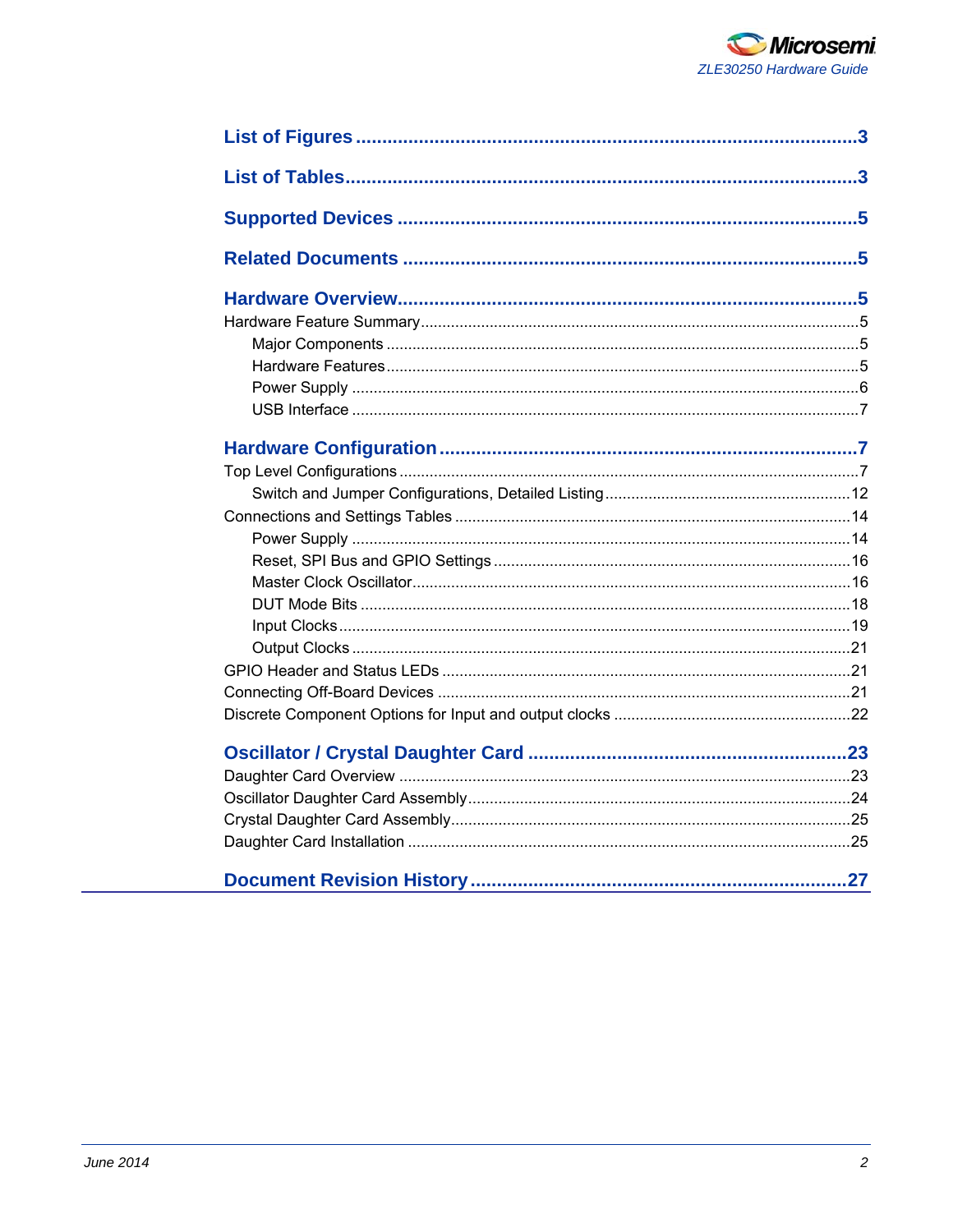

## **List of Figures**

| Figure 14 · ZLE30250 Oscillator / Crystal Daughter installed on header JP2226 |  |
|-------------------------------------------------------------------------------|--|

## **List of Tables**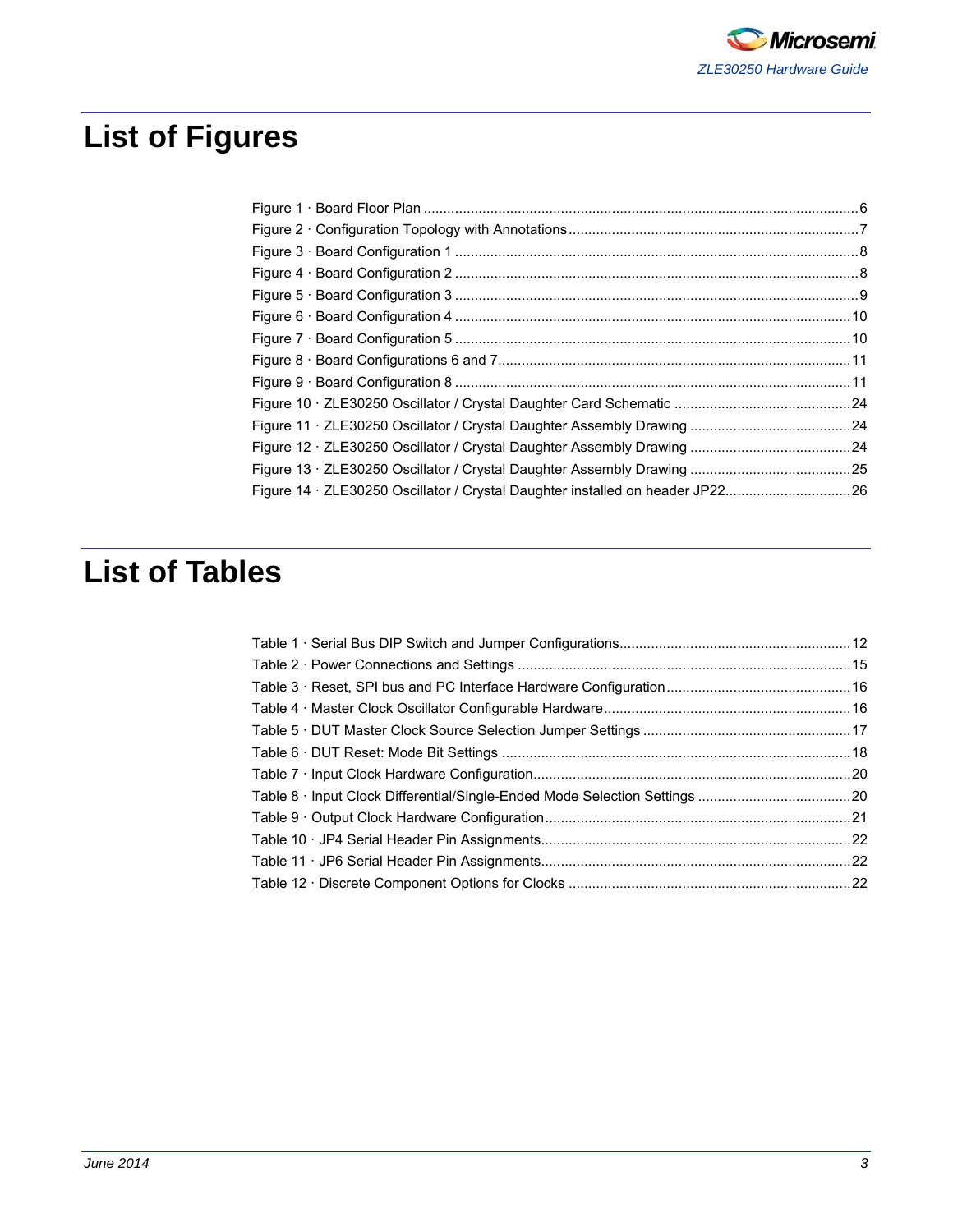

This page left blank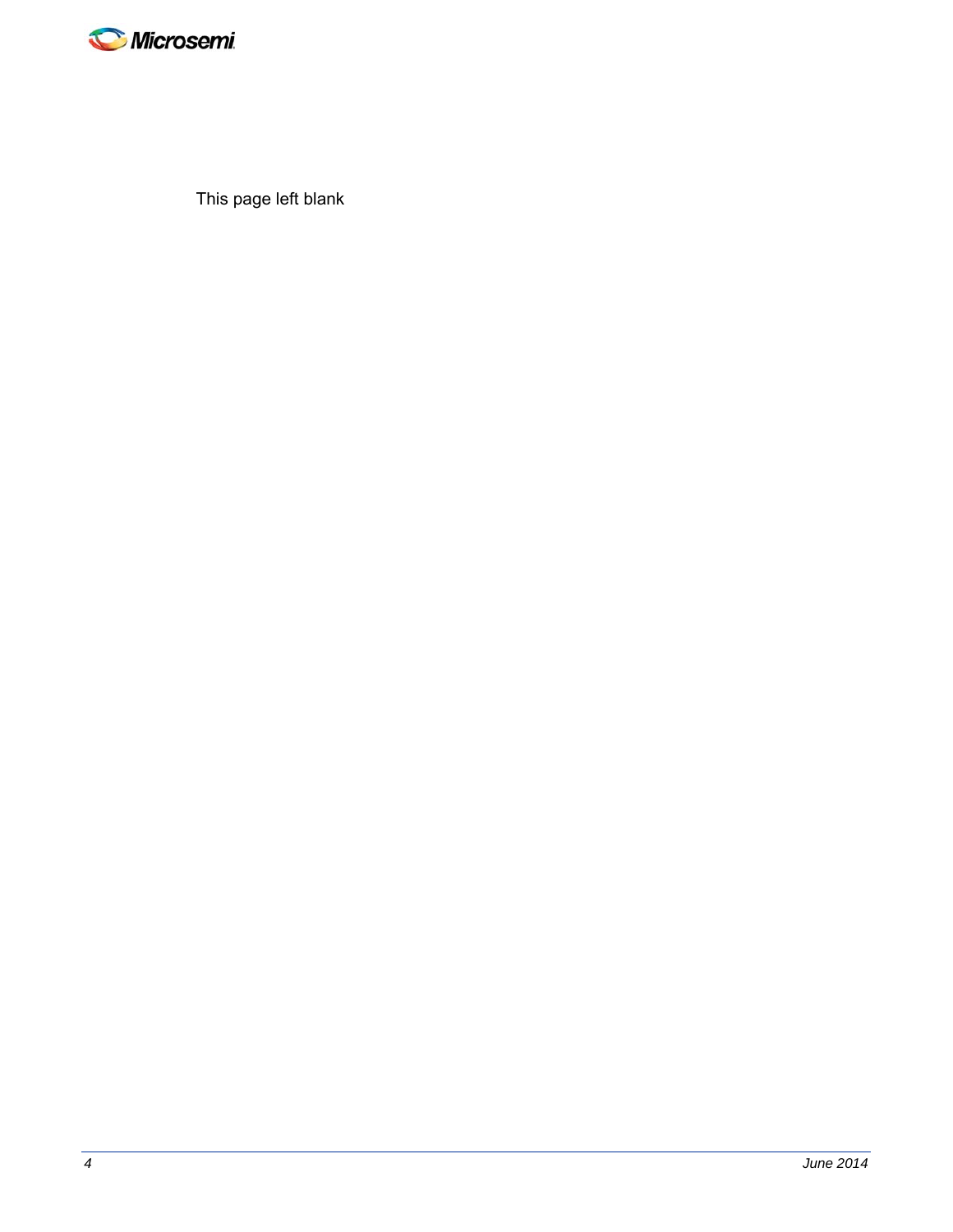

## ZLE30250 Hardware Guide

### Supported Devices

The ZLE30250 evaluation board supports the following Microsemi timing and synchronization devices:

ZL30250, ZL30169, ZL30151, ZL30251, ZL30252, ZL30253, ZL30254

## Related Documents

- **ZLE30250 Evaluation Board Rev B Schematic**
- ZLE30250 Evaluation Board Rev B Bill of Materials
- Datasheets for the ZL30250 and the other part numbers listed in the Supported Devices section

### Hardware Overview

The ZLE30250 Evaluation Board is a test and demonstration platform with support for the full feature sets of the family of timing ICs.

#### **Hardware Feature Summary**

A floor plan of the board is shown in Figure 1.

Throughout this document, the abbreviation "DUT" is used to refer to "Device Under Test", meaning the Microsemi timing IC on the board.

The ZLE30250**Error! Unknown document property name.** board includes the following major components and hardware features:

#### **Major Components**

- Timing IC (DUT)
- Low noise linear regulators
- USB Interface for optional connection to PC with GUI software
- External EEPROM for timing device configuration storage (ZL30250 and ZL30252)
- SMA connectors for access to all DUT clocks
- Serial bus switch

#### **Hardware Features**

- Single 5VDC external power interface with connector for AC/DC wall adapter
- Fully configurable DUT power options
- DUT reset switch
- Standalone (DIP switch) operation or GUI Interface
- USB interface with USB-B connector for PC GUI connection
- Pin headers with direct access to board's SPI/I2C bus. Off-board DUT, EEPROM, or SPI master device can interface with on-board devices.
- Status LEDs
- Master clock options: on board or pluggable XOs or XTALs
- SMA connectors on all input and output clocks, including master clock
- Jumper-configurable input clocks
- Additional discrete component configuration options for advanced users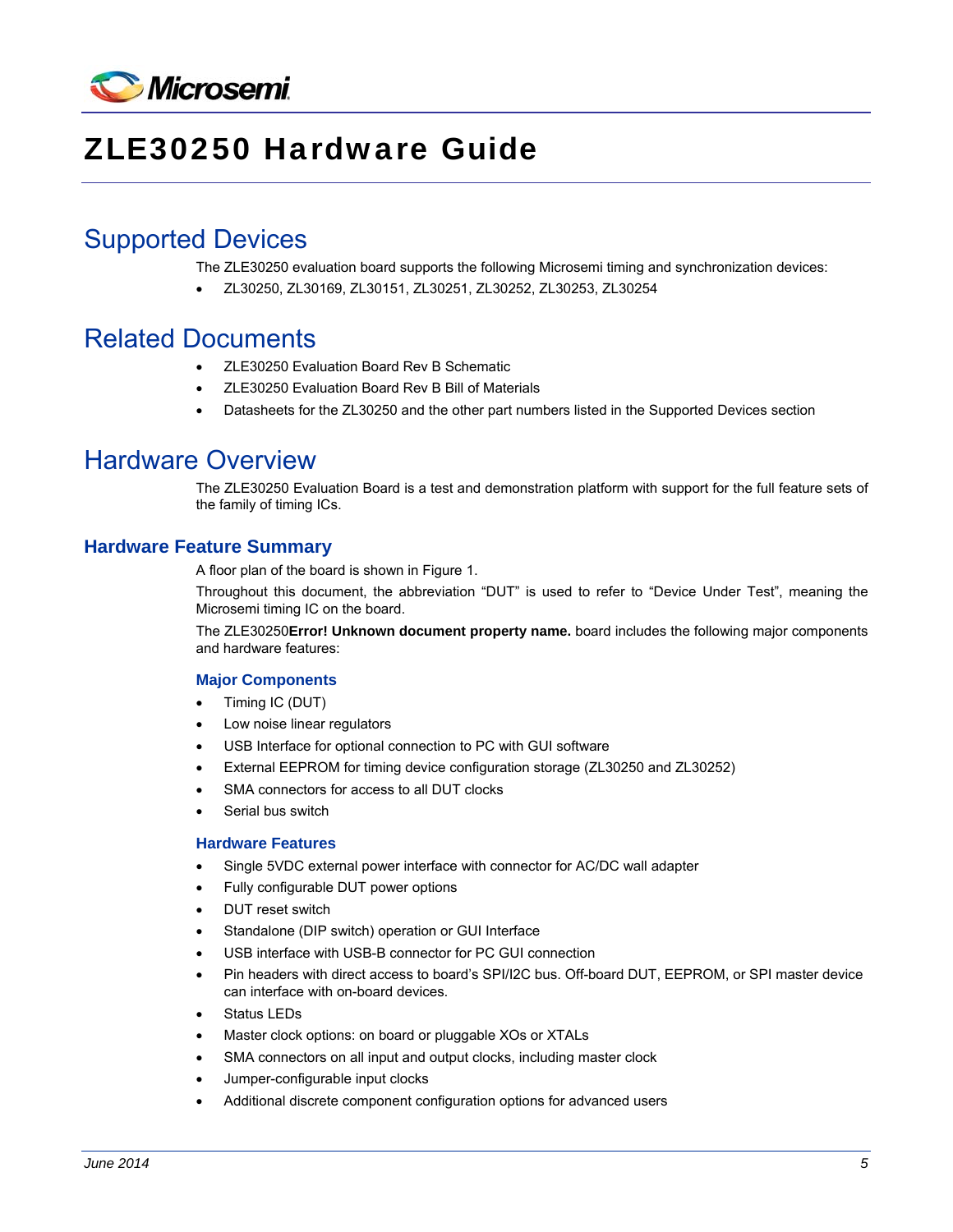



Figure 1 · Board Floor Plan

#### **Power Supply**

The board is normally powered via connector J3 using the provided AC-wall-plug 5V power supply. Red LED D14 illuminates to indicate that the board is powered. Advanced power options for lab experimentation are also provisioned on the board.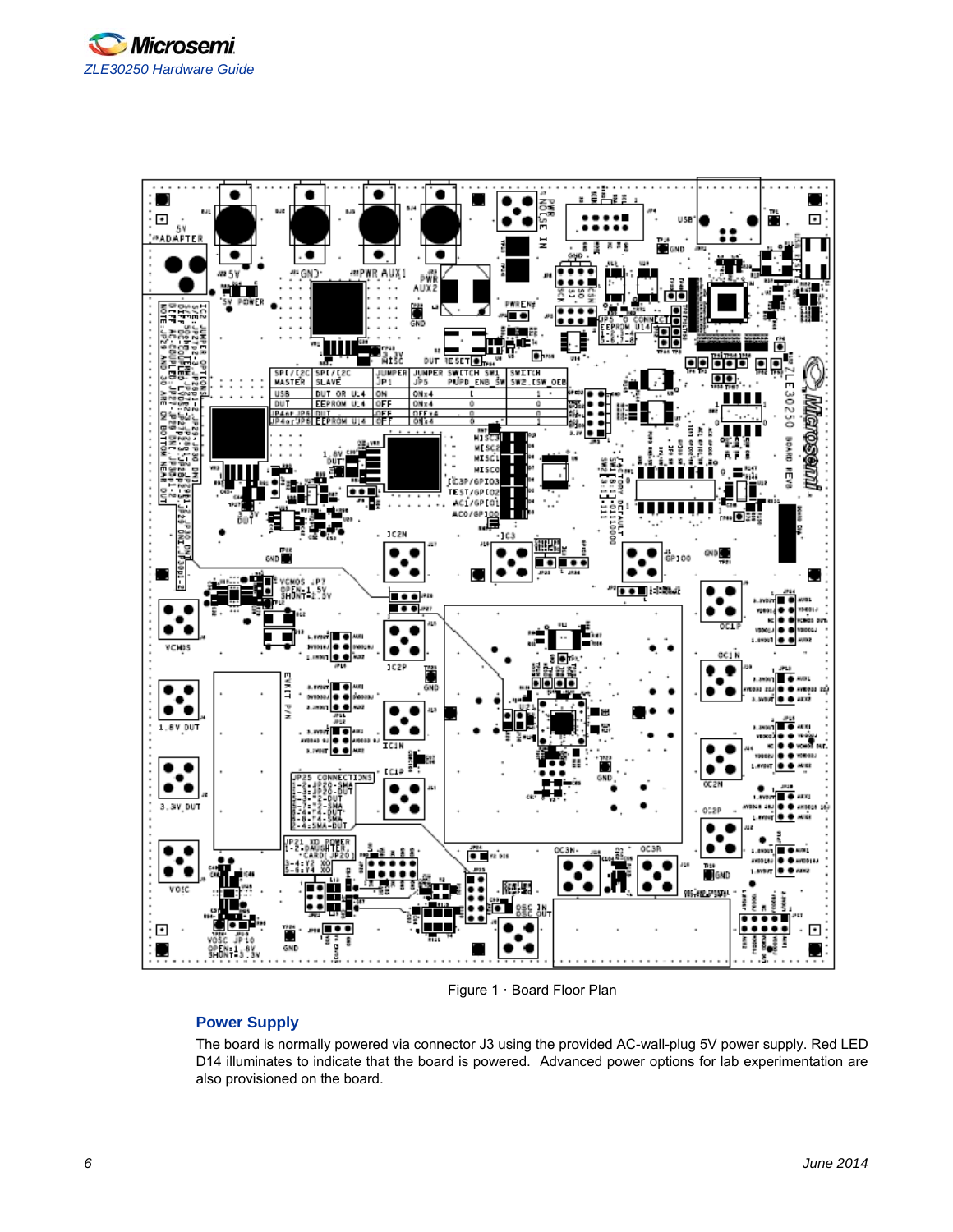

#### **USB Interface**

The Windows®-based ZLE30250 GUI software communicates with the board via USB connector JDR1.

## Hardware Configuration

#### **Top Level Configurations**

The ZLE30250 Evaluation Board supports several operational modes of DUTs, including

- SPI/I2C slave (with or without internal EEPROM)
- SPI master with external EEPROM

To provide flexibility to users, the board supports a multiplicity of configurations, some of which require software supervision via the USB link, some of which allow the board to operate as a standalone unit, and others which provide external device access points to the board's serial bus by means of pin headers.

Top level configuration defines the following aspects of board set up:

- A connection between a serial bus master device and serial bus slave device. The serial bus master may be the USB interface controller (U1), DUT (U21), or an external controller connected into a pin header (JP4 or JP6) on the board. The serial bus slave may be the DUT, on-board EEPROM (U14), or an external EEPROM or DUT on a separate board, connected to a pin header (JP4 or JP6).
- Control of serial bus switch, which may be either via DIP switches or the USB interface controller
- Control of DUT GPIO pins by means of DIP switches

The following block diagram shows a simplified topology of the hardware elements relating to high-level board configuration. Annotations identify significant board components associated with objects in the image. At the core of the board's design is a serial bus switch. The switch allows point-to-point serial bus connections to be made between the USB interface, DUT, and on board EEPROM, with additional options for connecting user devices to a pin header. Hardware settings on the board may be configured by DIP switches, or, in set-ups in which the board is under software control, the software controls some DIP switch settings, and monitors others.



Figure 2 · Configuration Topology with Annotations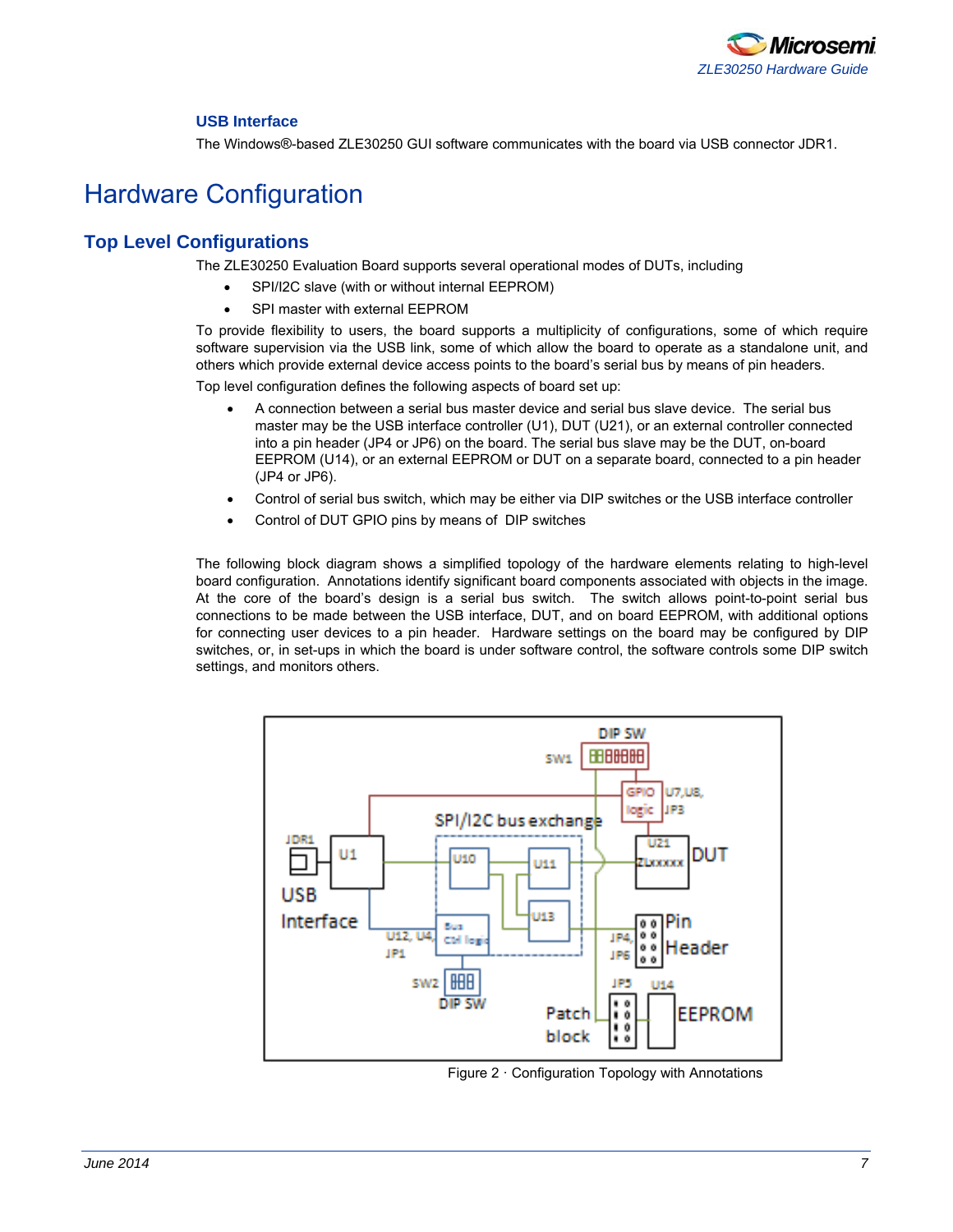

Each of the possible configurations is portrayed in the following series of Figures 3 through 9. The active serial bus and hardware control elements of the configuration are depicted by heavy lines. Active blocks are also identified with bold text. Two of the switches on SW1 are shown in green to differentiate them from GPIO controls. These represent settings for signals IF1 and IF0, which act through the SPI bus and are used in DUT configuration on reset.

In Configuration 1, the USB interface is SPI master with the DUT as bus slave.



Figure 3 · Board Configuration 1

In Configurations 2 and 3, the USB device is SPI master. The USB master can interface with an on-board EEPROM as in Configuration 2, or an "external SPI device" as in Configuration 3. The external SPI device could be either an EEPROM or a DUT mounted on another board. The physical form the external device takes would typically be an independently powered board connected by cable interface to JP4 or JP6.



Figure 4 · Board Configuration 2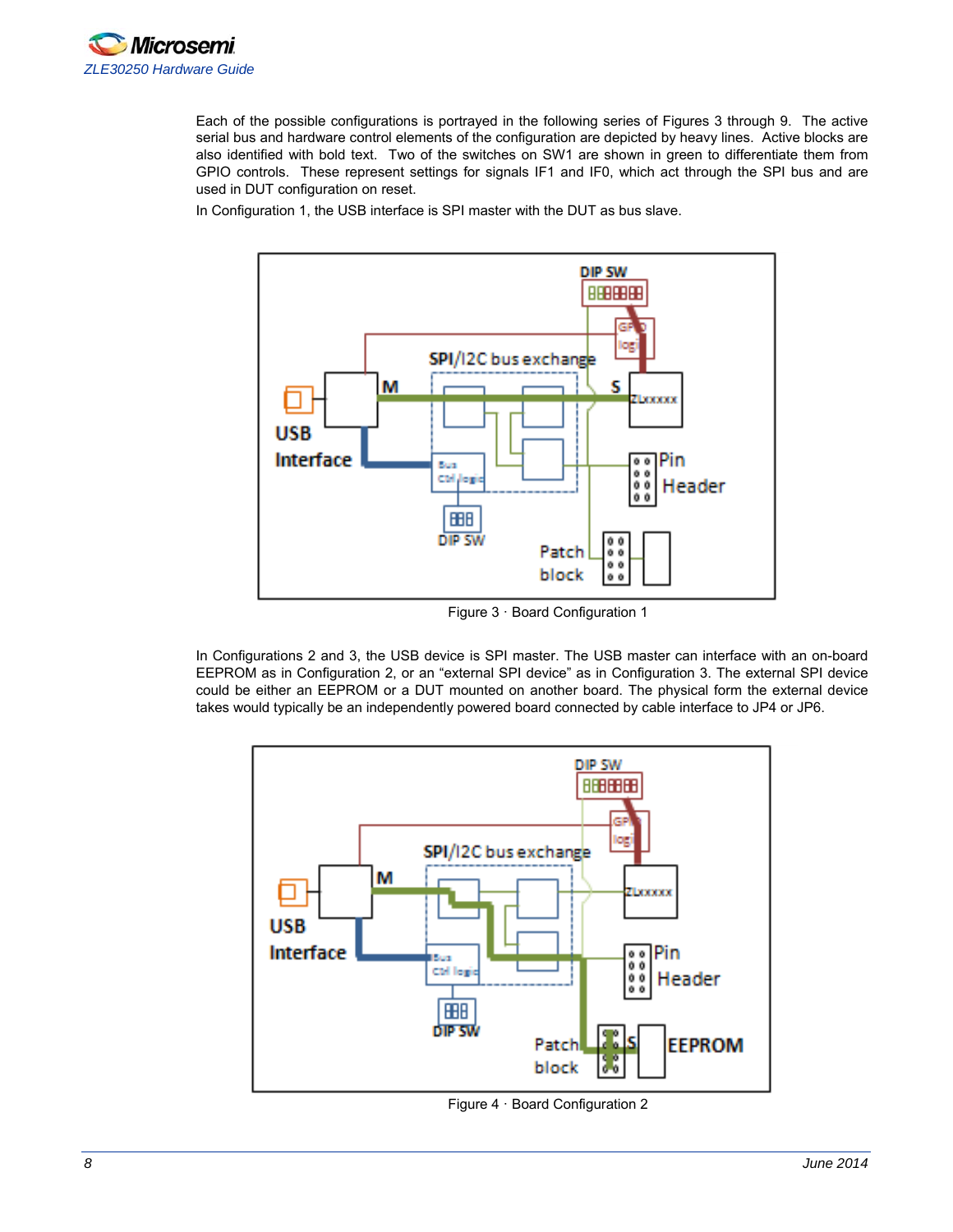



Figure 5 · Board Configuration 3

In Configurations 4 and 5, The DUT is set up as a SPI master with external EEPROM. The difference between the two configurations is that in Configuration 4 the on-board EEPROM is referenced and in Configuration 5, a header-connected external EEPROM is referenced. Note that these configurations apply only to DUTs which do not have internal EEPROMs.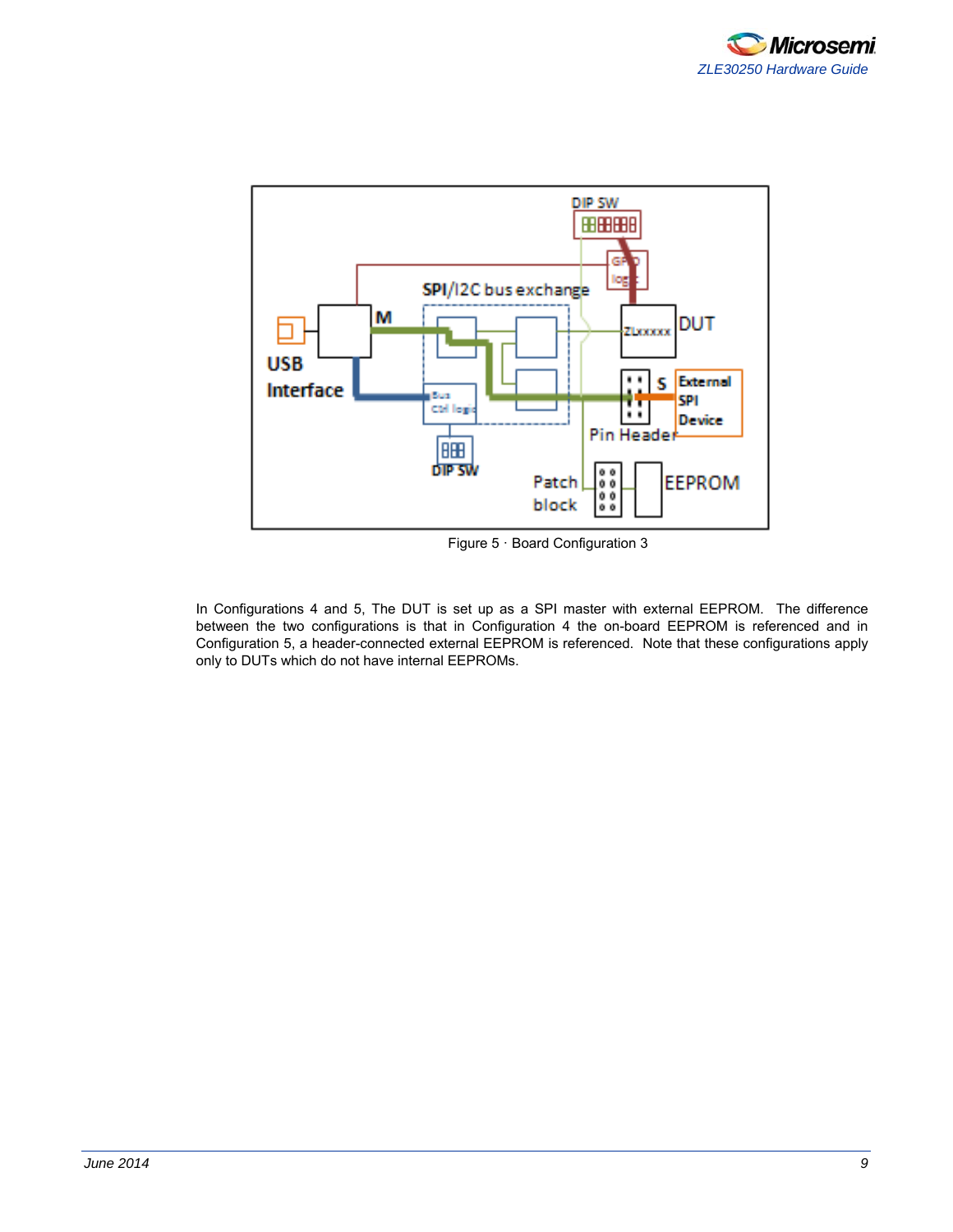



Figure 6 · Board Configuration 4



Figure 7 · Board Configuration 5

Configurations 6 and 7 depict scenarios in which an external serial bus master device is connected to the DUT. One Figure shows the topology for the two configurations because they are differentiated only by switch settings. Configuration 6 is SPI serial bus mode, whereas Configuration 7 is an I2C serial bus.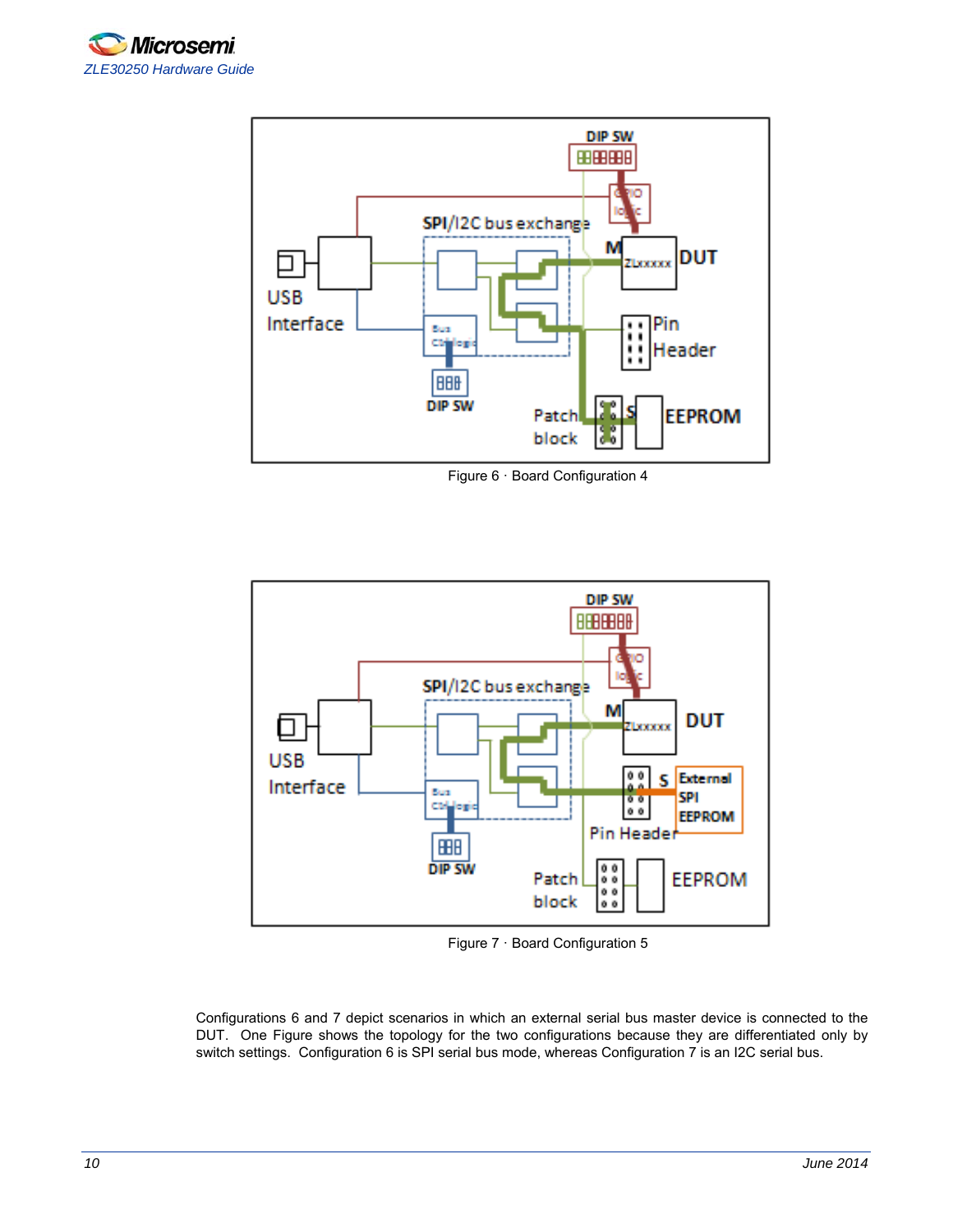



Figure 8 · Board Configurations 6 and 7

Finally, Configuration 8 depicts an external device interfacing with the on-board EEPROM over the serial bus.



Figure 9 · Board Configuration 8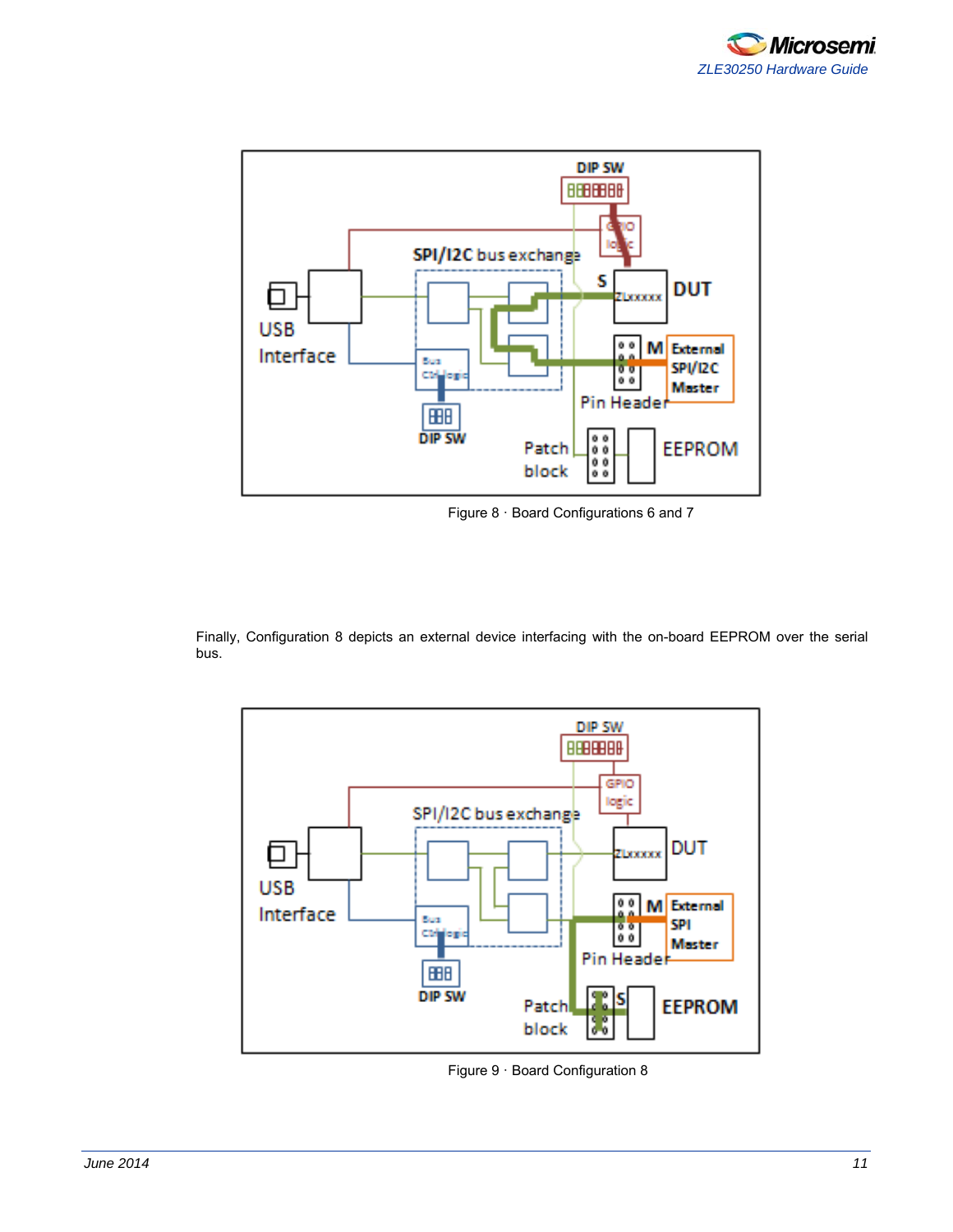

#### **Switch and Jumper Configurations, Detailed Listing**

Each of the possible board configurations illustrated above is implemented as a collection of settings. The settings are comprised of jumper assignments, DIP switch settings, and/or software-controlled bit port logic (1=high, 0=low). This section provides a comprehensive listing of all the board settings for each configuration. It is important to note that for configurations in which the DUT is an active element, settings must be applied prior to and held during the DUT reset cycle so that the DUT starts up in a state which is coordinated with the board.

Table  $1$  · lists the configurations and their associated settings. References to the configuration topology diagrams in the preceding section are shown in column 1. A summary listing of the Jumpers and switches referenced in Table 1 · can be found in Table 3 · .

The reader is referred to applicable device datasheets for further information about DUT reset and configuration. Some signals, typically GPIOs, may change once DUT has initialized. Note: at this time not all configurations are fully supported by software.

| <b>Board</b><br>Config.<br><b>Number</b> | <b>Serial</b><br><b>Bus</b><br><b>Master</b> | <b>Serial</b><br><b>Bus Slave</b> | <b>Description</b>                                                                                                                                                                    | <b>Switch and Jumper Settings</b>                                                                                                                                                                                                                                                  | <b>USB Controller IO</b><br><b>PinSettings</b>                                                                                                                                                                                         |
|------------------------------------------|----------------------------------------------|-----------------------------------|---------------------------------------------------------------------------------------------------------------------------------------------------------------------------------------|------------------------------------------------------------------------------------------------------------------------------------------------------------------------------------------------------------------------------------------------------------------------------------|----------------------------------------------------------------------------------------------------------------------------------------------------------------------------------------------------------------------------------------|
| $\mathbf{1}$                             | <b>USB</b><br>(SPI)                          | <b>DUT</b>                        | GUI/PC is master of SPI bus,<br>and controls serial bus<br>configuration settings. DIP<br>switch settings control DUT<br>GPIO <sub>s</sub>                                            | $JP1 = on$<br>$SW1.F0 = 1$<br>$SW1.IF1 = 1$<br>SW1.TEST GPIO2 = $0$<br>SW1.PUPD $ENB = 0$<br>SW1.AC1 GPIO1,<br>SW1.AC0_GPIO0 = [0,0] for<br>DUT without internal EEPROM<br>SW1.AC1 GPIO1,<br>SW1.AC0_GPIO0 = [0,0], [0,1],<br>$[1,0]$ , or $[1,1]$ for DUT with<br>internal EEPROM | FT FSW OEB = $0$<br>FT HW SEL = $0$<br>FT SPI SEL = $0$<br>FT DSW SEL = $0$<br>FT ESW SEL = $x$<br>FT ESW OEB = $1$<br>FT_PUPD_ENB = hi-Z<br>FT AC0 GPIO0 = hi-Z<br>FT $AC1$ GPIO1 = hi-Z<br>FT TEST GPIO2 = hi-Z<br>$FT$ GPIO3 = hi-Z |
| 2                                        | <b>USB</b><br>(SPI)                          | <b>EEPROM</b><br>(U14)            | GUI/PC Is master of SPI bus<br>connection with on-board<br>EEPROM, and controls serial<br>bus configuration settings If<br>DUT is running, GPIO DIPs<br>should be left as configured. | $JP1=on$<br>JP5: shunt pins 1-2, 3-4, 5-6, 7-<br>8<br>$SW1.F0 = 1$<br>$SW1.IF1 = 1$<br>SW1.PUPD $ENB = 0$                                                                                                                                                                          | FT FSW OEB = $0$<br>FT HW SEL = $0$<br>FT SPI SEL = $1$<br>FT DSW SEL = $x$<br>FT ESW SEL = $0$<br>FT ESW OEB = $0$<br>$FT$ PUPD $ENB = hi-Z$<br>FT_AC0_GPIO0 = hi-Z<br>FT_AC1_GPIO1 = hi-Z<br>FT TEST GPIO2 = hi-Z<br>FT_GPIO3 = hi-Z |

#### Table 1 · Serial Bus DIP Switch and Jumper Configurations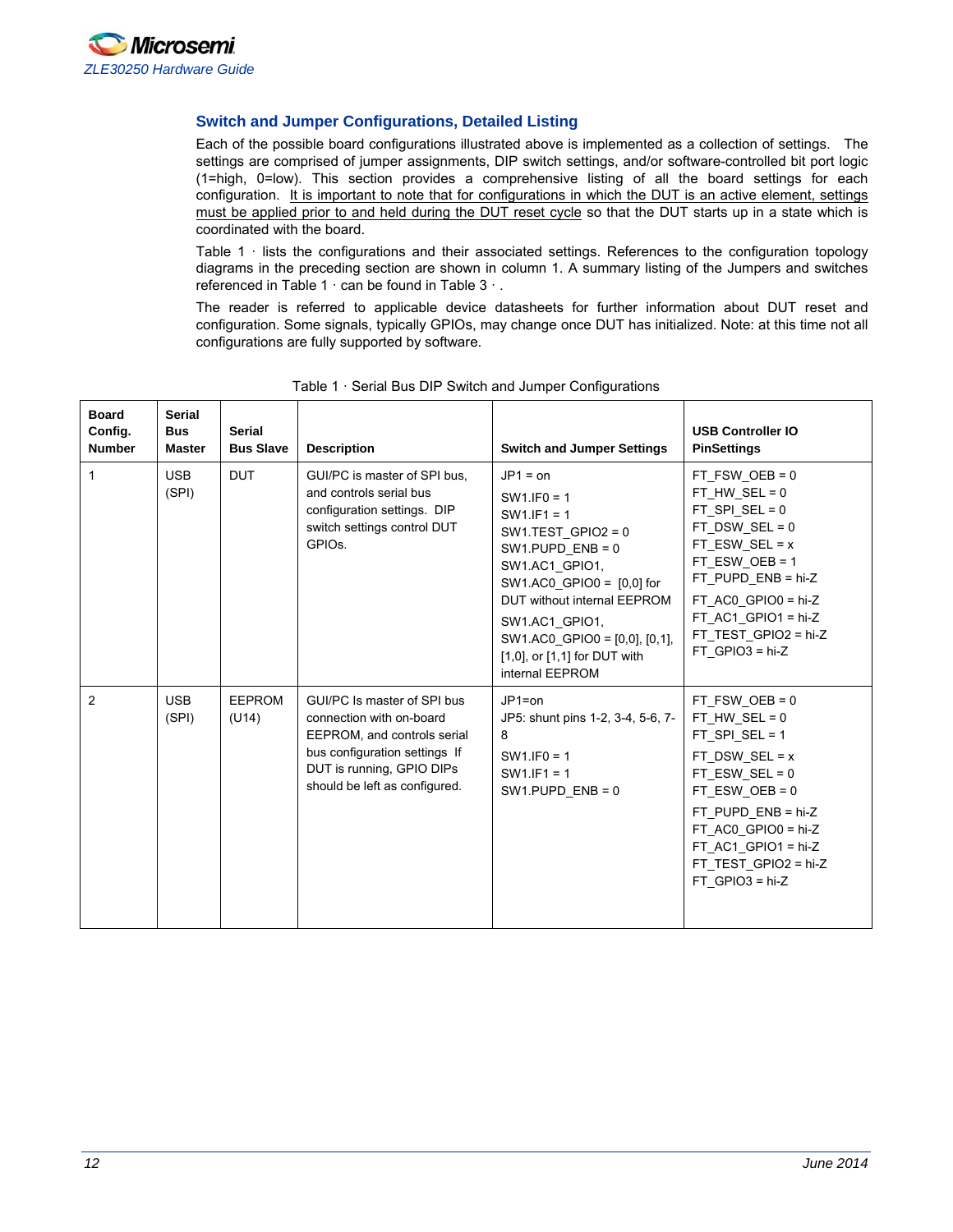

| <b>Board</b><br>Config.<br><b>Number</b> | <b>Serial</b><br><b>Bus</b><br><b>Master</b> | <b>Serial</b><br><b>Bus Slave</b> | <b>Description</b>                                                                                                                                                                         | <b>Switch and Jumper Settings</b>                                                                                                                                                                                                                                           | <b>USB Controller IO</b><br><b>PinSettings</b>                                                                                                                                                                                        |
|------------------------------------------|----------------------------------------------|-----------------------------------|--------------------------------------------------------------------------------------------------------------------------------------------------------------------------------------------|-----------------------------------------------------------------------------------------------------------------------------------------------------------------------------------------------------------------------------------------------------------------------------|---------------------------------------------------------------------------------------------------------------------------------------------------------------------------------------------------------------------------------------|
| 3                                        | <b>USB</b><br>(SPI)                          | JP4 or<br>JP <sub>6</sub>         | GUI/PC controls external<br>EEPROM connected at header,<br>or external DUT via SPI cable,<br>and serial bus configuration If<br>DUT is running, GPIO DIPs<br>should be left as configured. | $JP1 = on$<br>JP5: all open<br>$SW1.IFO = 1$<br>$SW1.IF1 = 1$<br>SW1.PUPD $ENB = 0$                                                                                                                                                                                         | FT FSW OEB = $0$<br>$FT_HW_SEL = 0$<br>FT_SPI_SEL = 1<br>$FT_DSW_SEL = x$<br>FT ESW SEL = $0$<br>$FT$ _ESW_OEB = 0<br>FT_PUPD_ENB = hi-Z<br>FT AC0 GPIO0 = hi-Z<br>$FT_ACI_GPIO1 = hi-Z$<br>FT_TEST_GPIO2 = hi-Z<br>$FT_GPIO3 = hi-Z$ |
| 4                                        | <b>DUT</b><br>(SPI)                          | <b>EEPROM</b>                     | DUT loads from EEPROM<br>(standalone board operation).<br>DUT variants with internal<br>EEPROM will not load from<br>external EEPROM device.                                               | $JP1 = open$<br>JP5: shunt pins 1-2, 3-4, 5-6, 7-<br>8<br>$SW1.IFO = 1$<br>$SW1.IF1 = 1$<br>$SW1.TEST_GPIO2 = 0$<br>$SW1.PUPD ENB = 0$<br>$SW2.DSW_SEL = 1$<br>SW2. ESW OEB = $0$<br>SW2. ESW_SEL = $1$<br>SW1.AC1_GPIO1,<br>SW1.AC0_GPIO0 = [0,1],<br>$[1,0]$ , or $[1,1]$ | N/A                                                                                                                                                                                                                                   |
| 5                                        | <b>DUT</b>                                   | JP4 or<br>JP6<br>Header           | DUT as SPI master, external<br>slave EEPROM device<br>connected to header. Applies<br>only to DUT variants without<br>internal EEPROM.                                                     | $JP1 = open$<br>JP5: open<br>$SW1.IFO = 1$<br>$SW1.IF1 = 1$<br>$SW1.TEST_GPIO2 = 0$<br>$SW1.PUPD_ENB = 0$<br>$SW2.DSW_SEL = 1$<br>SW2. ESW OEB = $0$<br>SW2.ESW SEL = $1$<br>SW1.AC1_GPIO1,<br>SW1.AC0_GPIO0 = [0,1],<br>$[1,0]$ , or $[1,1]$                               | N/A                                                                                                                                                                                                                                   |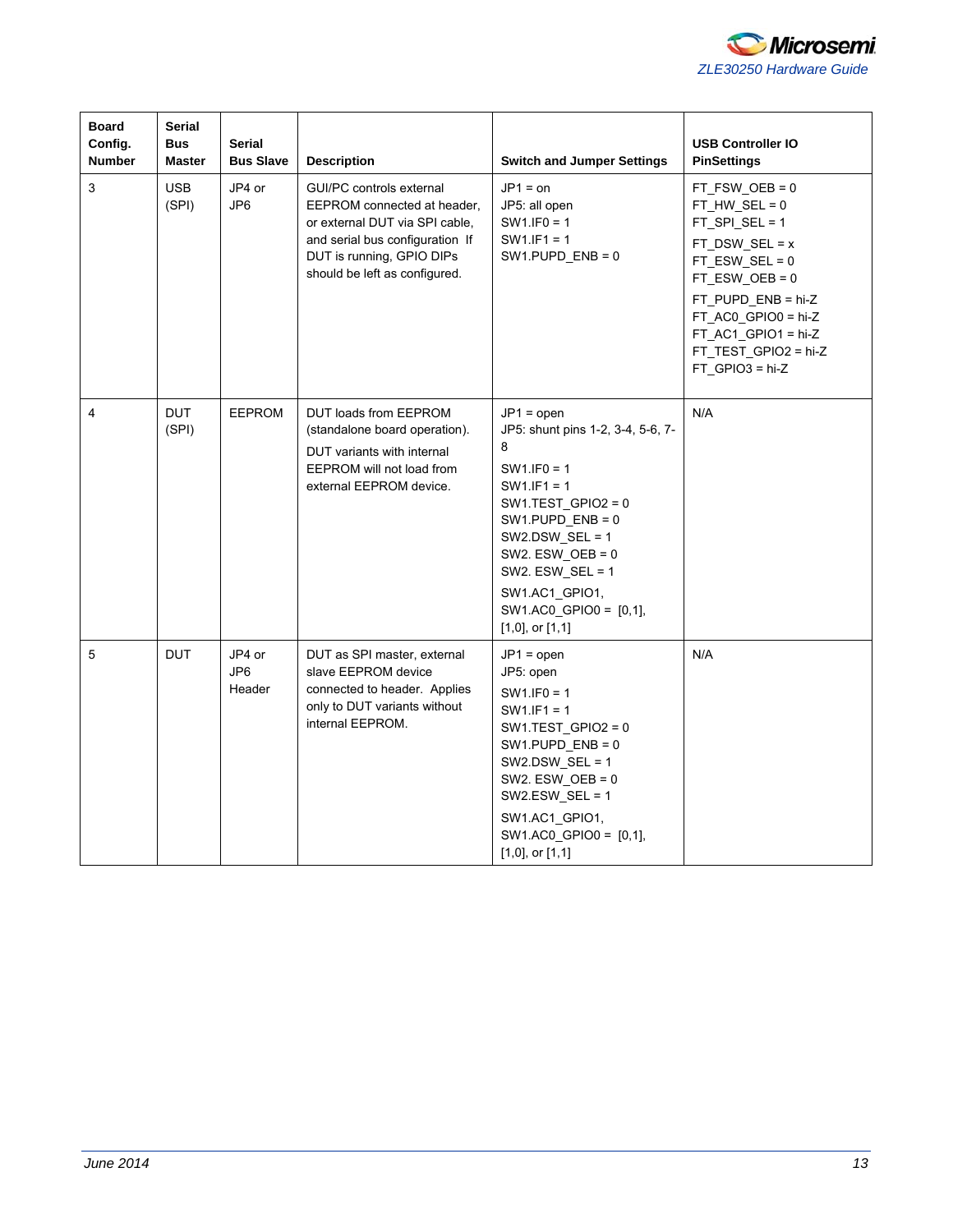

| <b>Board</b><br>Config.<br><b>Number</b> | <b>Serial</b><br><b>Bus</b><br><b>Master</b> | <b>Serial</b><br><b>Bus Slave</b> | <b>Description</b>                                                   | <b>Switch and Jumper Settings</b>                                                                                                                                                                                                                                                                                                                                                           | <b>USB Controller IO</b><br><b>PinSettings</b> |
|------------------------------------------|----------------------------------------------|-----------------------------------|----------------------------------------------------------------------|---------------------------------------------------------------------------------------------------------------------------------------------------------------------------------------------------------------------------------------------------------------------------------------------------------------------------------------------------------------------------------------------|------------------------------------------------|
| 6                                        | JP4 or<br>JP6<br>Header                      | <b>DUT</b>                        | Off-board connected device as<br>SPI master, DUT slave               | $JP1 = open$<br>JP5: open<br>$SW1.F0 = 1$<br>$SW1.IF1 = 1$<br>$SW1.TEST_GPIO2 = 0$<br>$SW1.PUPD ENB = 0$<br>$SW2.DSW_SEL = 1$<br>SW2. ESW OEB = $0$<br>SW2. ESW_SEL = $1$<br>SW1.AC1_GPIO1,<br>SW1.AC0_GPIO0 = [0,0] for<br>DUT without internal EEPROM<br>SW1.AC1_GPIO1,<br>SW1.AC0_GPIO0 = [0,0], [0,1],<br>[1,0], or [1,1] for DUT with<br>internal EEPROM                               | N/A                                            |
| $\overline{7}$                           | JP4 or<br>JP6<br>Header                      | <b>DUT</b>                        | External connected device as<br>I2C master, DUT slave                | $JP1 = open$<br>JP5: open<br>SW1.IF1, SW1.IF0 = [0,0],<br>$[0,1]$ , or $[1,0]$<br>$SW1.TEST_GPIO2 = 0$<br>SW1.PUPD $ENB = 0$<br>$SW2.DSW_SEL = 1$<br>SW2. ESW_OEB = $0$<br>$SW2.$ ESW_SEL = 1<br>SW1.AC1 GPIO1,<br>SW1.AC0 GPIO0 = $[x, x]$ , for<br>DUT without internal EEPROM<br>SW1.AC1 GPIO1,<br>SW1.AC0_GPIO0 = [0,0], [0,1],<br>$[1,0]$ , or $[1,1]$ for DUT with<br>internal EEPROM | N/A                                            |
| 8                                        | JP4 or<br>JP6<br>Header                      | <b>EEPROM</b>                     | External device SPI master<br>programs and/or reads<br><b>EEPROM</b> | $JP1 = open$<br>JP5: shunt pins 1-2, 3-4, 5-6, 7-<br>8<br>$SW1.F0 = 1$<br>$SW1.IF1 = 1$<br>$SW1.PUPD_ENB = 0$<br>SW2. ESW OEB = $1$                                                                                                                                                                                                                                                         | N/A                                            |

#### **Connections and Settings Tables**

The following sections provide detailed listings of the various evaluation board user interface components.

#### **Power Supply**

The board provides several options for evaluating device performance with respect to power supply configuration. DUT power configuration is highly customizable. A thorough understanding of the DUT and board operation should be developed prior to customizing power settings on the board. Table 2 · summarizes the power supply related hardware connectors and their functions.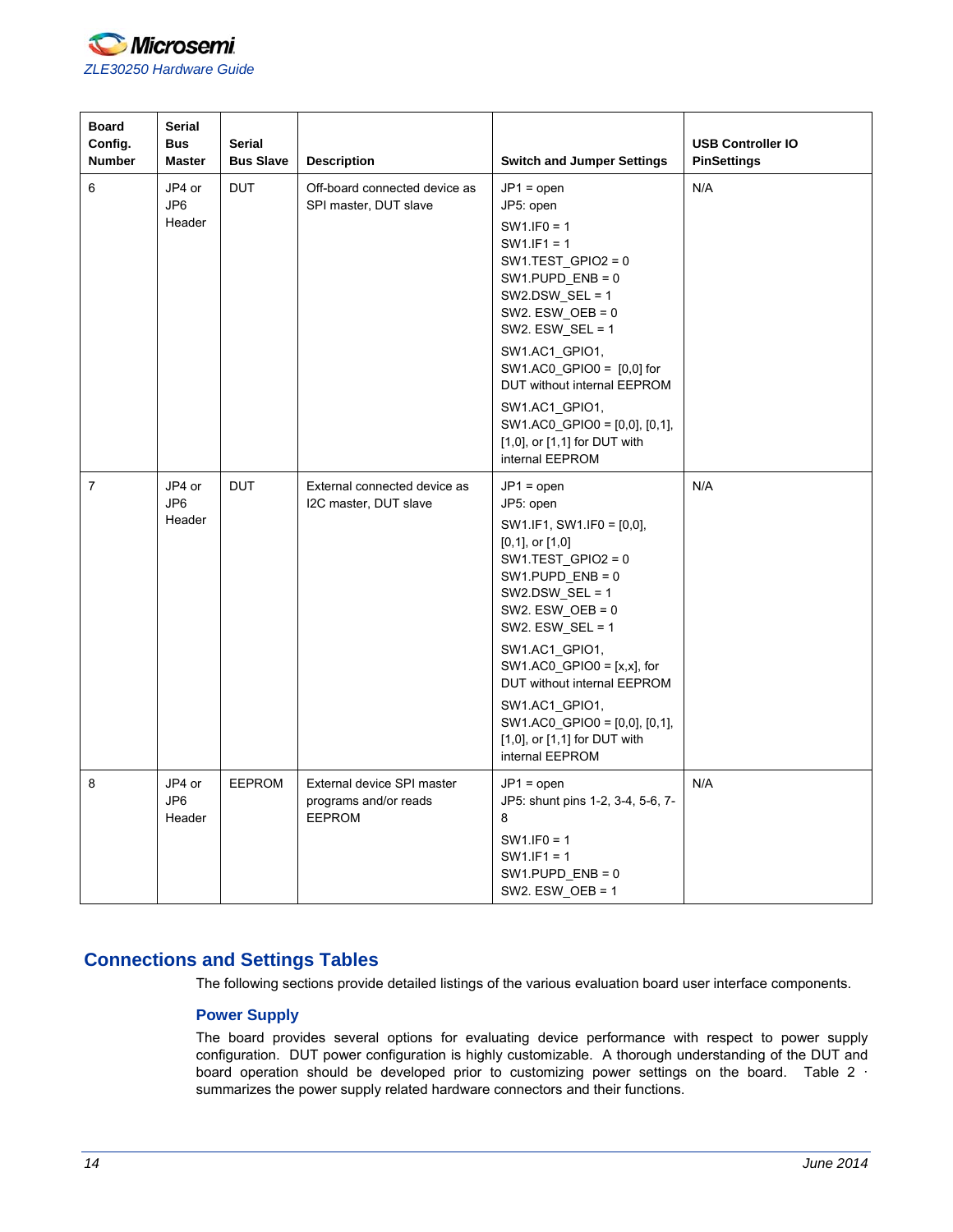

| <b>Silkscreen</b><br>Reference | Device/<br>Function | <b>Basic Setting</b> | <b>Schematic</b><br><b>Sheet</b> | <b>Description</b>                                                                                           |
|--------------------------------|---------------------|----------------------|----------------------------------|--------------------------------------------------------------------------------------------------------------|
| J3(5V)                         | Power jack          | Connect to 5V        | 4                                | 5V Power adapter (2.1 mm x 5.5 mm barrel jack                                                                |
| J21/BJ2 (GND)                  | Banana jack         | Unconnected          | 4                                | Optional power interface GND                                                                                 |
| J22/BJ3 (PWR<br>AUX1)          | Banana jack         | Unconnected          | $\overline{4}$                   | Direct DUT power interface AUX1                                                                              |
| J23/BJ4 (PWR<br>AUX2)          | Banana jack         | Unconnected          | $\overline{4}$                   | Direct DUT power option AUX2                                                                                 |
| J7 (PWR NOISE IN)              | <b>SMA</b>          | Unconnected          | $\overline{4}$                   | Power noise inject site to AUX2                                                                              |
| JP7 (VCMOS)                    | 2 pin header        | Shunt pins 1-2       | 4                                | Configure optional voltage regulator for VDDOx DUT power<br>nets. (shunt on=2.5V, open=1.5V)                 |
| JP8                            | 3 pin header        | Not populated        | $\overline{4}$                   | DUT Voltage control option                                                                                   |
| JP9                            | 3 pin header        | Not populated        | 4                                | DUT Voltage control option                                                                                   |
| JP10 (VOSC)                    | 2 pin header        | Shunt pins 1-2       | $\overline{4}$                   | Sets oscillator voltage (shunt on=3.3V, open = 1.8V)                                                         |
| <b>JP11</b>                    | 6 pin header        | Shunt pins 1-3       | 5                                | Selects DVDD33 DUT pin 3 voltage source (3.3V regulator,<br>AUX1, AUX2)                                      |
| JP12                           | 6 pin header        | Shunt pins 1-3       | 5                                | Selects AVDD33 DUT pin 9 voltage source (3.3V regulator,<br>AUX1, AUX2)                                      |
| JP13                           | 6 pin header        | Shunt pins 1-3       | 5                                | Selects AVDD33 DUT pin 22 voltage source (3.3V regulator,<br>AUX1, AUX2)                                     |
| JP14                           | 10 pin header       | Shunt pins 1-3       | 5                                | Selects VDDO1 DUT pin 25 voltage source (3.3V regulator,<br>1.8V regulator, VCMOS_DUT regulator, AUX1, AUX2) |
| JP15                           | 10 pin header       | Shunt pins 1-3       | 5                                | Selects VDDO2 DUT pin 19 voltage source (3.3V regulator,<br>1.8V regulator, VCMOS_DUT regulator, AUX1, AUX2) |
| JP16                           | 6 pin header        | Shunt pins 1-3       | 5                                | Selects DVDD18 DUT pin 29 voltage source (1.8V regulator,<br>AUX1, AUX2)                                     |
| JP17                           | 10 pin header       | Shunt pins 1-3       | 5                                | Selects VDDO3 DUT pin 16 voltage source (3.3V regulator,<br>1.8V regulator, VCMOS_DUT regulator, AUX1, AUX2) |
| JP18                           | 6 pin header        | Shunt pins 1-3       | 5                                | Selects AVDD18 DUT pins 12, 13, 17 voltage source (1.8V<br>regulator, AUX1, AUX2)                            |
| JP19                           | 6 pin header        | Shunt pins 1-3       | 5                                | Selects AVDD18 DUT pin 18 voltage source (1.8V regulator,<br>AUX1, AUX2)                                     |
| JP21                           | 6 pin header        | Shunt pins 1-2       | 6                                | Connects OSC power (see JP10) to one of three oscillators<br>(JP20 pluggable, Y2, or Y4)                     |
| J2 (3.3V DUT)                  | <b>SMA</b>          | Unpopulated          | 4                                | Power noise measurement point (3.3V DUT)                                                                     |
| J4 (1.8V DUT)                  | <b>SMA</b>          | Unpopulated          | 4                                | Power noise measurement point (1.8V DUT)                                                                     |
| J5 (VOSC)                      | <b>SMA</b>          | Unpopulated          | 4                                | Power noise measurement point (VOSC)                                                                         |
| J6 (VCMOS)                     | <b>SMA</b>          | Unpopulated          | 4                                | Power noise measurement point (VCMOS)                                                                        |

#### Table 2 · Power Connections and Settings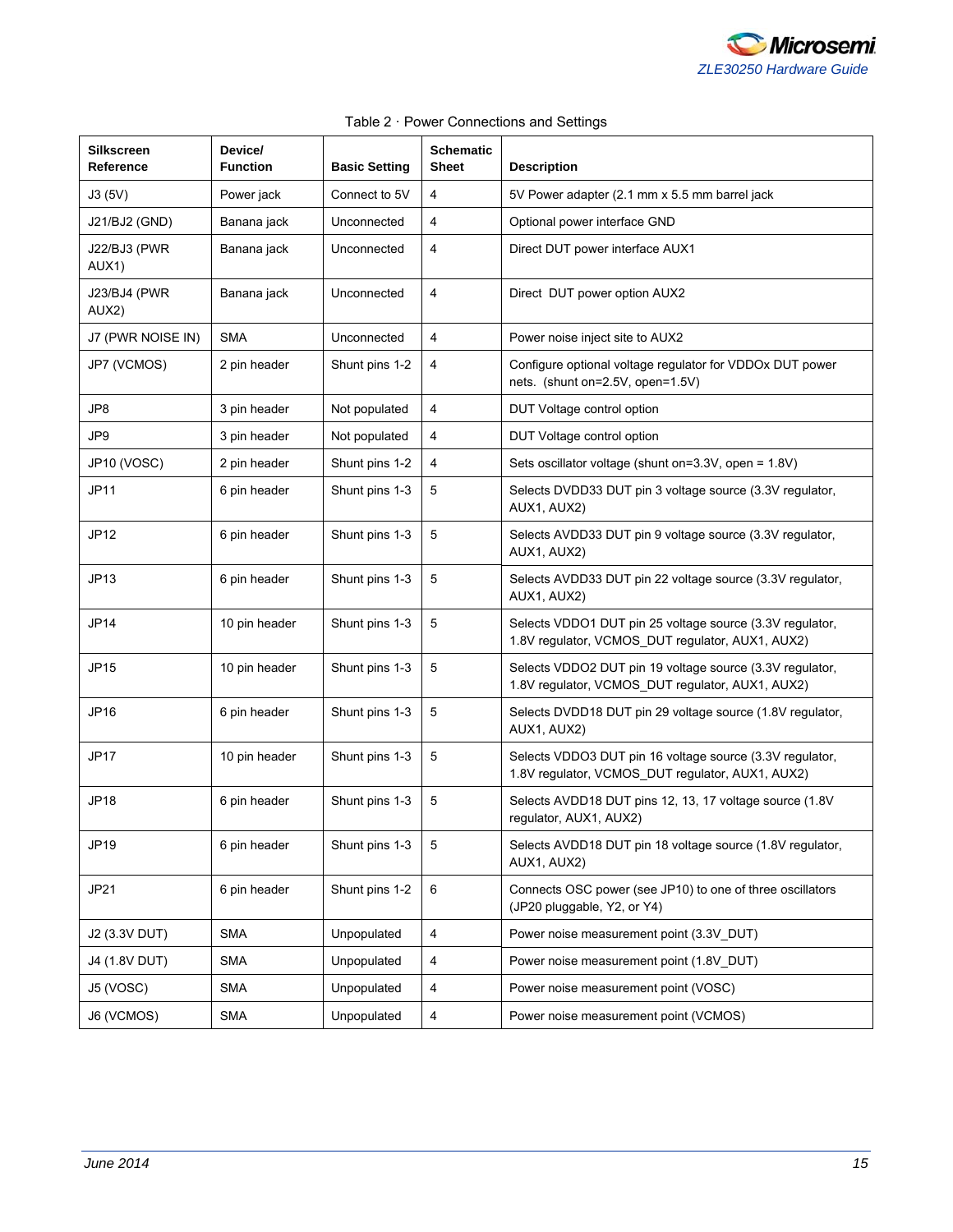

#### **Reset, SPI Bus and GPIO Settings**

The board has a number of DUT variants and configurations, some of which support GUI/PC software and some of which are standalone operation. Table 3 · lists the hardware interfaces which are related to SPI bus, resets, and DUT configuration. This table provides a physical description and summary of the configurable hardware components referenced in Table 1 · .

| <b>Silkscreen</b><br>Reference | <b>Device/Function</b> | <b>Basic Setting</b>                   | <b>Schematic</b><br><b>Sheet</b> | <b>Description</b>                                                                                                                                                 |
|--------------------------------|------------------------|----------------------------------------|----------------------------------|--------------------------------------------------------------------------------------------------------------------------------------------------------------------|
| JDR1 (USB)                     | USB connector          | Connected to PC                        | $\overline{2}$                   | Connects board to host computer                                                                                                                                    |
| JP1 (PWREN#)                   | 2 pin header           | Shunt installed                        | 2                                | Enables USB interface controls on board                                                                                                                            |
| JP4                            | 10 pin header          | Unconnected                            | 3                                | Can be used to connect an external SPI master to DUT or<br>EEPROM on board                                                                                         |
| JP <sub>5</sub>                | 8 pin header           | Shunts on pins 1-2,<br>$3-4, 5-6, 7-8$ | 3                                | Connects EEPROM to switched SPI bus                                                                                                                                |
| S2 (DUT<br>RESET)              | Reset pushbutton       | Inactive                               | $\overline{2}$                   | Sends a reset signal to DUT.                                                                                                                                       |
| JP6                            | 8 pin header           | No shunts                              | 3                                | Probe/test header for EEPROM                                                                                                                                       |
| JP3                            | 10 pin header          | No shunts                              | 3                                | Test/ pull down header for DUT GPIO pins                                                                                                                           |
| SW <sub>2</sub>                | 4 DIP switch           | Depends on<br>Configuration            | 3                                | SPI bus switch hardware configuration (may be overdriven<br>by USB controller)                                                                                     |
| SW <sub>1</sub>                | 8 DIP switch           | Depends on<br>Configuration            | 3                                | DUT hardware configuration pin and GPIO hardware<br>configuration switches . GPIO switches may be overdriven<br>by USB controller (not currently supported by GUI) |
| TP8, TP9, TP10,<br><b>TP11</b> | Testpoints             | N/A                                    | 3                                | Test points for probing SPI bus at DUT                                                                                                                             |
| J <sub>1</sub>                 | <b>SMA Connector</b>   |                                        | 3                                | DUT GPIO0 connection point                                                                                                                                         |
| JP <sub>2</sub>                | 3 pin header           | Shunt pins 2-3                         | 3                                | Selector for GPIO0 interface (pin 1-2 is connect J1 SMA,<br>pin 2-3 selects normal GPIO operation)                                                                 |
| JP34                           | 3 pin header           | Shunt pins 1-2                         | 6                                | 1-2 connects DUT IC3_GPIO3 pin to J19 SMA jack                                                                                                                     |
|                                |                        |                                        |                                  | 2-3 connects DUT IC3_GPIO3 pin to board GPIO3 network<br>(DIP switches, USB interface IC)                                                                          |

|  |  |  | Table 3 · Reset, SPI bus and PC Interface Hardware Configuration |
|--|--|--|------------------------------------------------------------------|
|  |  |  |                                                                  |

#### **Master Clock Oscillator**

The board provides several options for driving the timing device's master clock input from an on-board oscillator, crystal, or an external source. Table 4 · summarizes the master clock oscillator related hardware jumpers and connectors and functionality. Table  $5 \cdot$  summarizes board jumper settings as required to set up each master clock source.

| <b>Silkscreen</b><br>Reference | <b>Device/Function</b> | <b>Basic Setting</b> | <b>Schematic</b><br><b>Sheet</b> | <b>Description</b>                                                                                                                       |
|--------------------------------|------------------------|----------------------|----------------------------------|------------------------------------------------------------------------------------------------------------------------------------------|
| JP21                           | 6 pin header           | Shunt pins 1-2       | 6                                | 2-pin shunt installed connects OSC power (see JP10) to one<br>of three oscillators (pins $1-2=$ JP20; pins $3-4=$ Y2; pins $5-6=$<br>Y4) |

|  |  | Table 4 · Master Clock Oscillator Configurable Hardware |  |
|--|--|---------------------------------------------------------|--|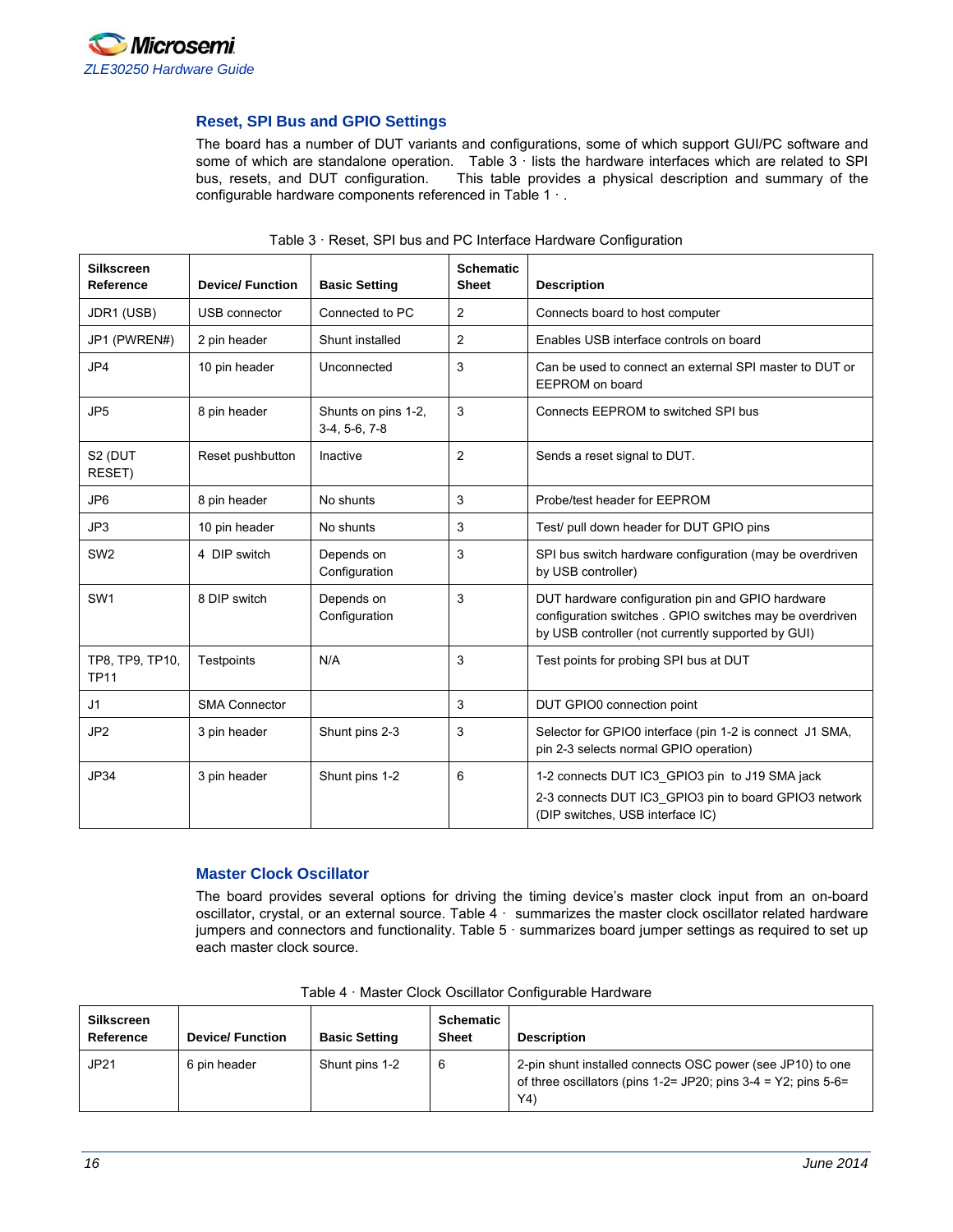

| <b>Silkscreen</b><br>Reference | <b>Device/Function</b>                                | <b>Basic Setting</b> | <b>Schematic</b><br><b>Sheet</b> | <b>Description</b>                                                                                                                                                                                                                                                                                                                               |
|--------------------------------|-------------------------------------------------------|----------------------|----------------------------------|--------------------------------------------------------------------------------------------------------------------------------------------------------------------------------------------------------------------------------------------------------------------------------------------------------------------------------------------------|
| JP20                           | 10-pin receptacle for<br>oscillator daughter<br>board |                      | 6                                | Microsemi custom daughter board installs here.                                                                                                                                                                                                                                                                                                   |
| JP24                           | 2 pin header                                          | Open                 | 6                                | Disable output option for Y2 oscillator                                                                                                                                                                                                                                                                                                          |
| JP26                           | 3 pin header                                          | Open                 | 6                                | Option header for Y4. Usage depends on definition of option<br>pins 1 and 2 of an industry standard 5x7 mm 4 pin or 6 pin<br>package device. Not used in most cases.                                                                                                                                                                             |
| JP25                           | 10 pin header                                         | Shunt pins 1-3       | 6                                | Master clock patch header. Shunt settings are as follows:<br>pins 1-2: JP20 to J8 (monitor JP20)<br>pins 1-3: JP20 to DUT master clock<br>pins 3-5: Y2 to DUT master clock<br>pins 5-7: Y2 to J8 (monitor Y2)<br>pins 4-6: Y4 to DUT master clock<br>pins 6-8: Y4 to J8 (monitor Y4)<br>pins 2-4: J8 to DUT master clock (external clock master) |
| J8                             | SMA connector                                         |                      | 6                                | Access point for monitoring an oscillator on board, or providing<br>DUT master clock from and external clock source                                                                                                                                                                                                                              |
| JP23                           | 2 pin header                                          | Open                 | 6                                | Open selects AC coupled clock connection to J8; shunt selects<br>DC coupling to J8                                                                                                                                                                                                                                                               |
| JP22                           | 6 pin header                                          | Shunt pins 3-4       | 6                                | Header for mounting optional XTAL or oscillator device.<br>Located on bottom side of board. Shunt on pins 3-4 patches<br>oscillator signal from patch header JP25 to DUT master clock                                                                                                                                                            |

Table 5 · DUT Master Clock Source Selection Jumper Settings

| <b>Clock Source</b>                                       | <b>Jumper Settings</b>                                                                                                                                                                                                                        |
|-----------------------------------------------------------|-----------------------------------------------------------------------------------------------------------------------------------------------------------------------------------------------------------------------------------------------|
| Y2 on-board 3x5 single-ended oscillator site master clock | $JP21 =$ shunt pin 3-4<br>$JP24 = open$<br>$JP25 =$ shunt pin 3-5<br>$JP22 = shunt pin 3-4$<br>JP10 = open: 1.8V OSC Power, or shunt:3.3V OSC Power<br>R100, R107, R104 = remove to disconnect on board XTAL circuit<br>$R101, R108 = 0$ ohms |
| Y4 on-board 5x7 single-ended oscillator site master clock | $JP21 =$ shunt pin 5-6<br>$JP26 = open$<br>$JP25 =$ shunt pin 4-6<br>$JP22 = shunt pin 3-4$<br>JP10 = open: 1.8V OSC Power, or shunt:3.3V OSC Power<br>R100, R107, R104 = remove to disconnect on board XTAL circuit<br>$R101, R108 = 0$ ohms |
| JP20 oscillator daughter card master clock                | JP20 = 10-pin custom oscillator daughter board<br>$JP21 = shunt pin 1-2$<br>$JP26 = open$<br>$JP25 = shunt pin 1-3$<br>$JP22 = shunt pin 3-4$                                                                                                 |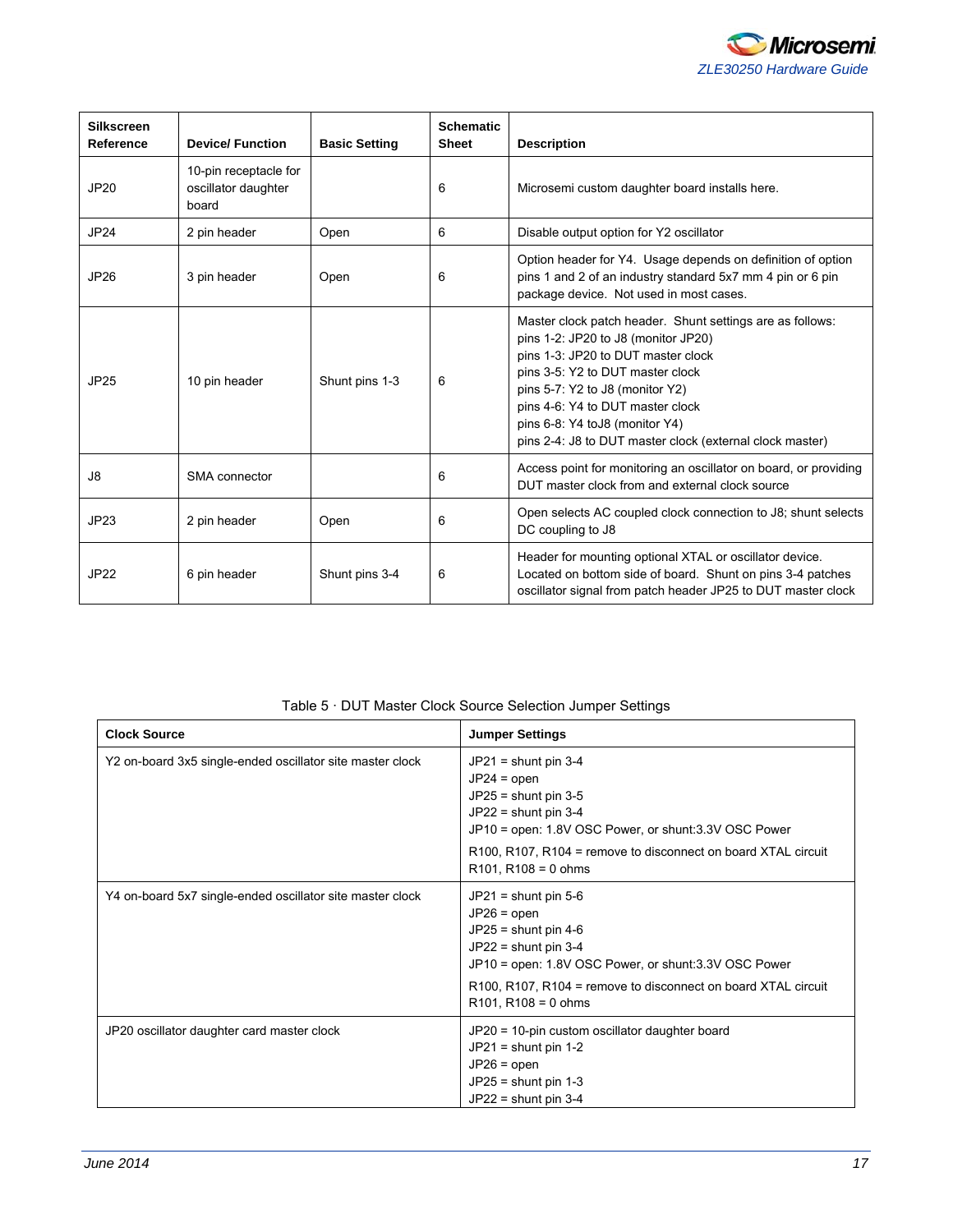

| <b>Clock Source</b>                                        | <b>Jumper Settings</b>                                                                                                                                                                                                                                       |
|------------------------------------------------------------|--------------------------------------------------------------------------------------------------------------------------------------------------------------------------------------------------------------------------------------------------------------|
|                                                            | JP10 = open: 1.8V OSC Power, or shunt:3.3V OSC Power                                                                                                                                                                                                         |
|                                                            | R100, R107, R104 = remove to disconnect on board XTAL circuit<br>$R101, R108 = 0$ ohms                                                                                                                                                                       |
| J8 external single-ended Input master clock                | $JP21 = open$<br>$JP25 = shunt pin 2-4$<br>$JP22 = shunt pin 3-4$<br>$JP23$ = shunt for DC coupled; open for AC coupled<br>$JP10 = n/a$                                                                                                                      |
|                                                            | R100, R107, R104 = remove to disconnect on board XTAL circuit<br>$R101, R108 = 0$ ohms                                                                                                                                                                       |
| JP22 external daughter card xtal/osc site for master clock | $JP21 = open$<br>$JP22$ = install custom daughter card<br>JP23 = shunt for DC coupled; open for AC coupled<br>JP10 = open: 1.8V OSC Power, or shunt:3.3V OSC Power<br>R100, R107, R104 = remove to disconnect on board XTAL circuit<br>$R101, R108 = 0$ ohms |
| Y3 on board XTAL as master clock                           | $JP21 = open$<br>$Y3 = a$ recommended $XTAL$                                                                                                                                                                                                                 |
|                                                            | R101, R108 = remove to disconnect JP23 and stubs                                                                                                                                                                                                             |
|                                                            | R100, R107, R104, C86, $=$ install with values recommended for<br><b>XTAL</b>                                                                                                                                                                                |

#### **DUT Mode Bits**

The various combinations of GPIO[1,0] and IF[1,0] mode bits which apply during DUT reset are summarized in Table 6 · . As described in the timing device datasheets, these four bits determine the operating mode of the DUT with respect to its serial bus interface and configuration data fill selection.

| <b>DUT Mode (no internal</b><br>EEPROM) | <b>DUT Mode (internal</b><br>EEPROM) | Settings (DIP controlled)                                                   | <b>Settings (GUI Controlled)</b>                                                     |
|-----------------------------------------|--------------------------------------|-----------------------------------------------------------------------------|--------------------------------------------------------------------------------------|
| <b>SPI Slave</b>                        | SPI slave, Configuration 0           | $SW1.IFO = 1$<br>$SW1.F1 = 1$<br>SW1.AC0 GPIO0 = $0$<br>SW1.AC1 GPIO1 = $0$ | FT CSN= 1 or HiZ<br>FT $SO = 1$ or HiZ<br>SW1.AC0 GPIO0 = HiZ<br>SW1.AC1_GPIO1 = HiZ |
| <b>SPI Master</b><br>Configuration 1    | SPI Slave Configuration 1            | $SW1.IFO = 1$<br>$SW1.F1 = 1$<br>$SW1.ACO$ GPIO0 = 1<br>SW1.AC1 GPIO1 = $0$ | FT CSN= 1 or HiZ<br>FT $SO = 1$ or HiZ<br>FT_AC0_GPIO0 = HiZ<br>FT AC1 GPIO1 = $Hiz$ |
| <b>SPI Master</b><br>Configuration 2    | SPI Slave Configuration 2            | $SW1.IFO = 1$<br>$SW1.F1 = 1$<br>$SW1.ACO$ GPIO0 = 0<br>SW1.AC1 GPIO1 = 1   | FT CSN= 1 or HiZ<br>FT $SO = 1$ or HiZ<br>FT AC0 GPIO0 = HiZ<br>FT AC1 GPIO1 = $Hiz$ |
| <b>SPI Master</b><br>Configuration 3    | SPI Slave Configuration 3            | $SW1.F0 = 1$<br>$SW1.F1 = 1$<br>$SW1.ACO$ GPIO0 = 1<br>SW1.AC1 GPIO1 = 1    | FT CSN= 1 or HiZ<br>FT $SO = 1$ or HiZ<br>FT_AC0_GPIO0 = HiZ<br>FT AC1 GPIO1 = HiZ   |
| I2C Slave                               | N/A                                  | $IC$ address =                                                              | N/A, not supported by GUI                                                            |

Table 6 · DUT Reset: Mode Bit Settings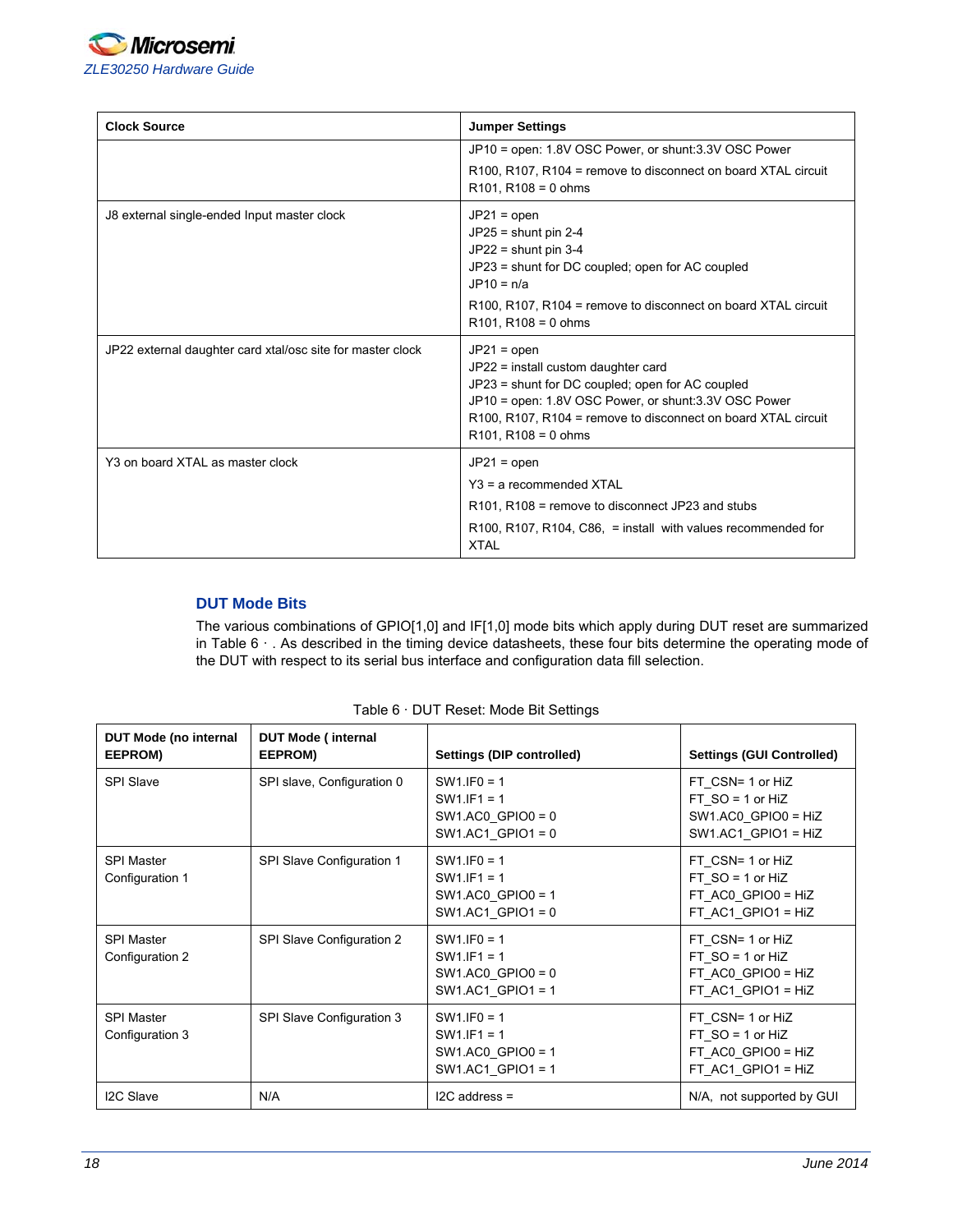

| <b>DUT Mode (no internal</b><br>EEPROM) | <b>DUT Mode (internal</b><br>EEPROM)                                     | Settings (DIP controlled)                                                                                                                          | <b>Settings (GUI Controlled)</b> |
|-----------------------------------------|--------------------------------------------------------------------------|----------------------------------------------------------------------------------------------------------------------------------------------------|----------------------------------|
|                                         |                                                                          | $[x, x, x, x, SW1$ . IF1, SW1. IF0] where<br>SW1.IF1, SW1.IF0 = [0,0], [0,1], or [1,0]                                                             |                                  |
| N/A                                     | I2C Slave Configuration 0                                                | $IC$ address =<br>[x,x,x,x,x,SW1.IF1,SW1.IF0] where<br>SW1.IF1, SW1.IF0 = [0,0], [0,1], or [1,0]<br>SW1.AC0 GPIO0 = $0$<br>SW1.AC1 GPIO1 = $0$     | N/A, not supported by GUI        |
| N/A                                     | I2C Slave Configuration 1                                                | $IC$ address =<br>$[x, x, x, x, SWA$ IF1, SW1. IF0] where<br>SW1.IF1, SW1.IF0 = [0,0], [0,1], or [1,0]<br>SW1.AC0 GPIO0 = 1<br>SW1.AC1 GPIO1 = $0$ | N/A, not supported by GUI        |
| N/A                                     | I2C Slave Configuration 2                                                | $IC$ address =<br>[x,x,x,x,x,SW1.IF1,SW1.IF0] where<br>SW1.IF1, SW1.IF0 = [0,0], [0,1], or [1,0]<br>SW1.AC0 GPIO0 = $0$<br>SW1.AC1_GPIO1 = 1       | N/A, not supported by GUI        |
| N/A                                     | I2C Slave Configuration 3                                                | $IC$ address =<br>$[x, x, x, x, SWA$ . IF1, SW1. IF0] where<br>SW1.IF1, SW1.IF0 = [0,0], [0,1], or [1,0]<br>SW1.AC0 GPIO0 = 1<br>SW1.AC1_GPIO1 = 1 | N/A, not supported by GUI        |
| Notes:                                  | For all DUT modes, TEST GPIO2 = 0 whether by DIP control or GUI control. | DUT types without internal EEPROM do not revert to SPI slave after reset in a SPI master mode.                                                     |                                  |

See Table 1 and Table 2 for further details on configuration modes.

#### **Input Clocks**

The board's IC1 clock is configured as a differential, AC-coupled input. IC2 can be configured to accept either a differential or single-ended signal using jumpers. When configured as a differential input, IC2 can be configured as either AC-coupled or DC-coupled. IC3 is a single-ended input by definition, and can be configured to be either AC-coupled or DC-coupled. Table 7 · summarizes the input clock related hardware connectors and functionality. Table 8 · shows how to configure the ICx jumpers for either a differential or single-ended input.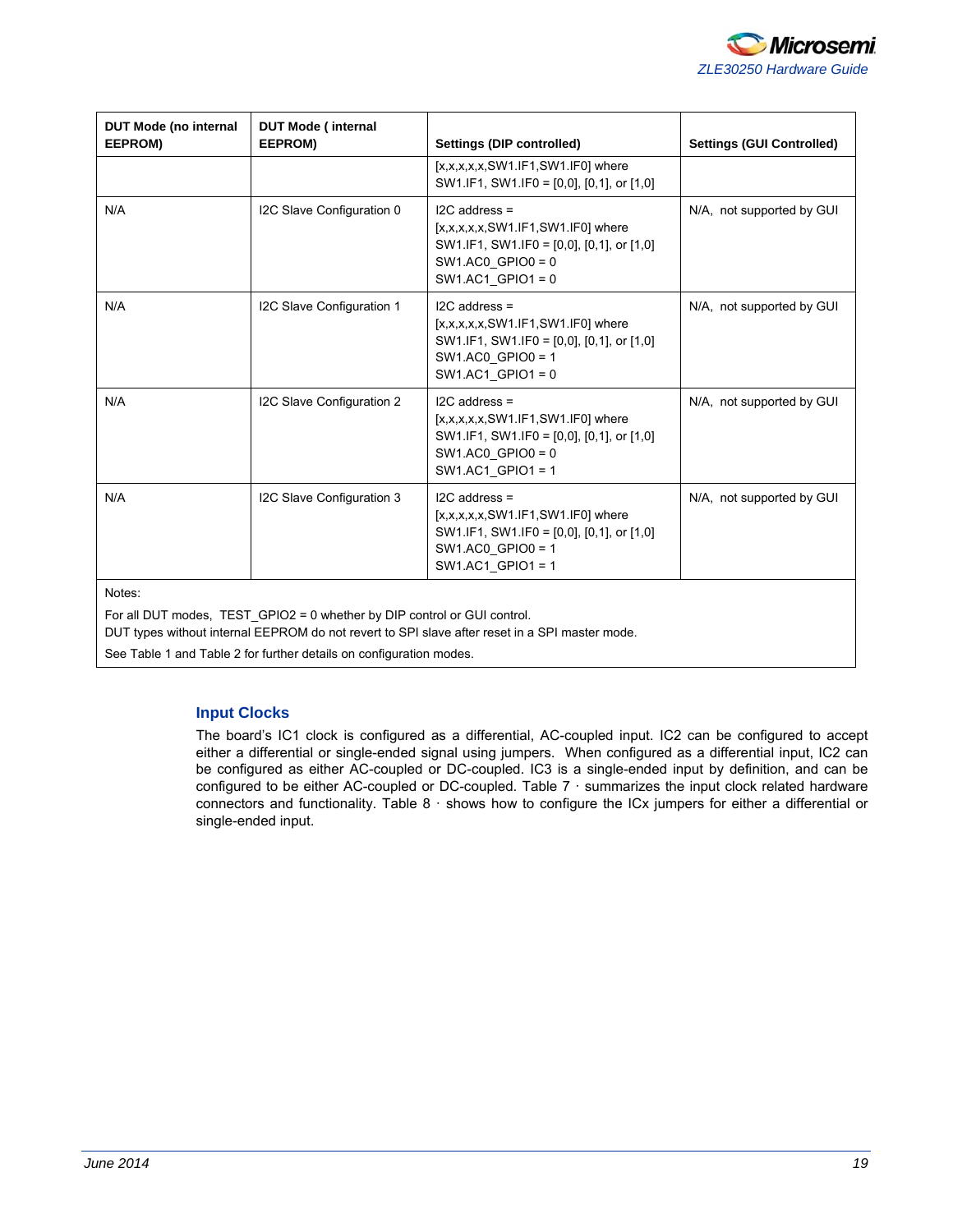

| <b>Silkscreen</b><br>Reference | <b>Device/Function</b> | <b>Basic Setting</b>     | <b>Schematic</b><br><b>Sheet</b> | <b>Description</b>                                                                                                                                                                                  |
|--------------------------------|------------------------|--------------------------|----------------------------------|-----------------------------------------------------------------------------------------------------------------------------------------------------------------------------------------------------|
| J11 (IC1P)<br>J13 (IC1N)       | SMA connectors         | Differential clock input | 6                                | IC1 differential or single-ended input. Discretes<br>R116, C96 and C97 can be modified to create<br>other configurations                                                                            |
| J15 (IC2P)<br>J17 (IC2N)       | SMA connectors         | Differential clock input | 6                                | IC2 configurations are created by changing<br>shunts on JP27, JP28, JP29, and JP30.                                                                                                                 |
| JP27, JP28                     | 3-pin headers          | Open                     | 6                                | JP27 applies to IC2P. JP28 applies to IC2N.<br>Settings:<br>Open = AC coupled input<br>Shunt pins 1-2 = AC-couple DUT pin to GND<br>(unused)<br>Shunt pins $2-3 = DC$ -coupled signal               |
| JP29, JP30                     | 2-pin headers          | Shunt JP30               | 6                                | JP30: shunt (default) terminates IC2P/N as 100<br>ohms differential. Remove for single ended<br>operation.<br>JP29: normally open. Shunt to terminate IC2P as<br>50 ohms to GND (JP30 must be open) |
| J19 (IC3)                      | SMA connector          | AC coupled clock input   | 6                                | Single ended clock input with configuration<br>options                                                                                                                                              |
| JP34                           | 3-pin header           | Shunt pins 1-2           | 6                                | 1-2 connects DUT IC3 GPIO3 pin to J19 SMA<br>jack<br>2-3 connects DUT IC3 GPIO3 pin to board<br>GPIO3 network (DIP switches, USB interface IC)                                                      |

#### Table 7 · Input Clock Hardware Configuration

Table 8 · Input Clock Differential/Single-Ended Mode Selection Settings

| <b>Input Clock</b> | Mode                        | Coupling                                                                                         | <b>Jumper Settings</b>                                                                                       |
|--------------------|-----------------------------|--------------------------------------------------------------------------------------------------|--------------------------------------------------------------------------------------------------------------|
|                    | <b>Differential</b>         | AC                                                                                               | N/A. Default configuration set with discrete<br>components                                                   |
| IC1                |                             | DC                                                                                               | N/A. Discrete component changes required                                                                     |
|                    | Single-ended (IC1P<br>only) | AC                                                                                               | N/A. Discrete component changes required                                                                     |
|                    |                             | DC                                                                                               | N/A. Discrete component changes required                                                                     |
| IC2                |                             | AC                                                                                               | $JP27 = open$<br>$JP28 = open$<br>$JP29 = open$<br>$JP30 = installed$                                        |
|                    | <b>Differential</b>         | $JP27 =$ shunt pins 2-3<br>$JP28 =$ shunt pins 2-3<br>DC.<br>$JP29 = open$<br>$JP30 = installed$ |                                                                                                              |
|                    | Single-ended (IC2P<br>only) | AC                                                                                               | $JP27 = open$<br>$JP28 = shunt pins 1-2$<br>JP29 = optional: install for 50 ohm termination<br>$JP30 = open$ |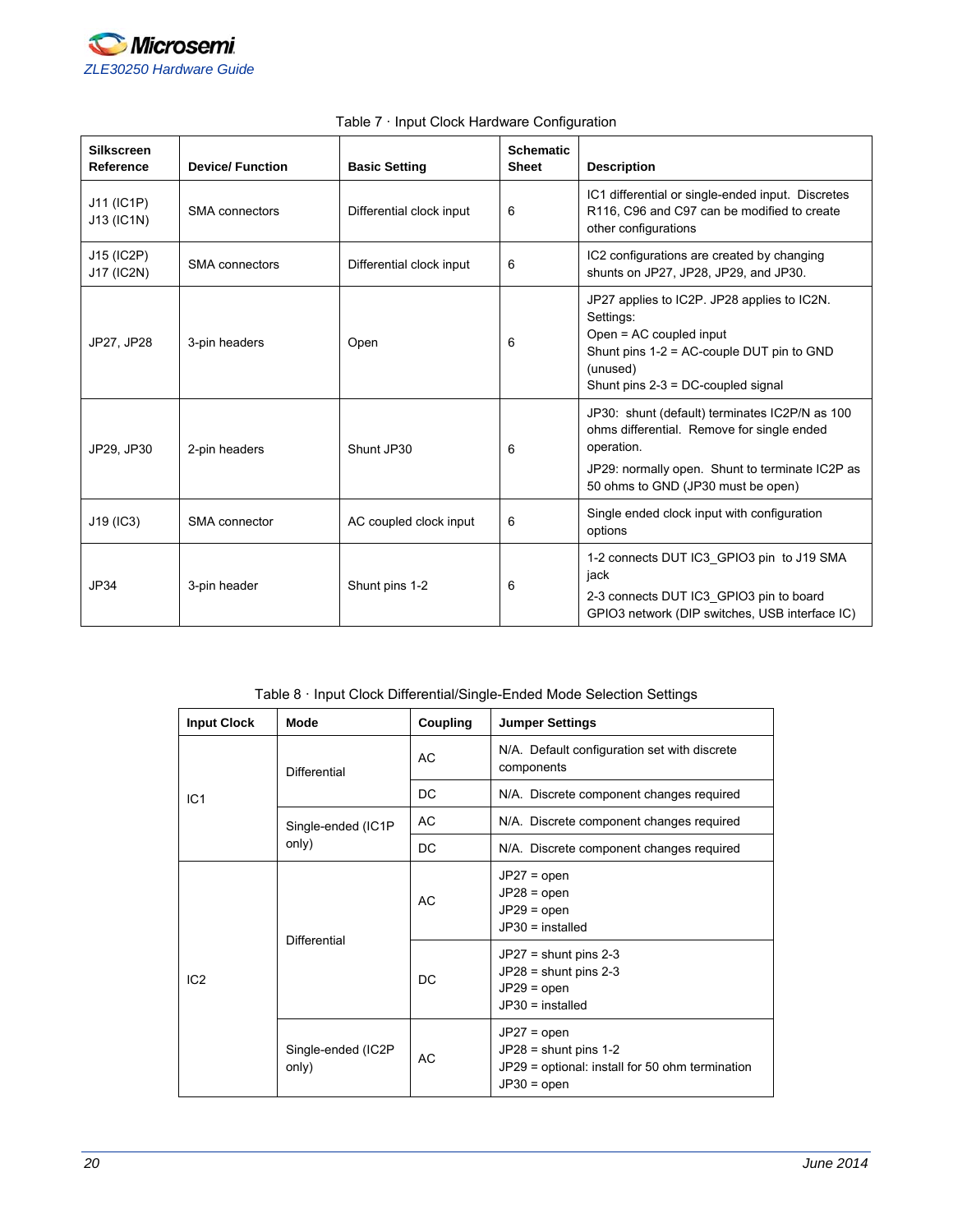

| <b>Input Clock</b> | Mode         | Coupling | <b>Jumper Settings</b>                                                                                                 |
|--------------------|--------------|----------|------------------------------------------------------------------------------------------------------------------------|
|                    |              | DC       | $JP27 =$ shunt pins 2-3<br>$JP28 = shunt pins 1-2$<br>JP29 = optional: install for 50 ohm termination<br>$JP30 = open$ |
|                    |              | AC       | $JP33 = open$<br>$JP34 =$ shunt pins 1-2                                                                               |
| IC <sub>3</sub>    | Single-ended | DC       | $JP33 =$ installed<br>$JP34 = shunt pins 1-2$                                                                          |

#### **Output Clocks**

The board supports evaluation of all device output clocks using SMA connectors. Table 8 · summarizes the output clock hardware connectors. To limit parasitic circuit loads, there are no jumper options on output clocks. Configurations can be modified only by means of discrete component substitutions.

Note that OC3 has on-board balun circuitry. See schematic page 6 for details.

| <b>Silkscreen</b><br>Reference | <b>Device/Function</b> | <b>Basic Setting</b> | <b>Schematic</b><br><b>Sheet</b> | <b>Description</b>                 |
|--------------------------------|------------------------|----------------------|----------------------------------|------------------------------------|
| J9 (OC1P)<br>J10 (OC1N)        | OC1 Output             | Differential         | 6                                | Output clocks, referenced to VDDO1 |
| J12 (OC2P)<br>J14 (OC2N)       | OC2 Output             | Differential         | 6                                | Output clocks, referenced to VDDO2 |
| J16 (OC3P)<br>J18 (OC3N)       | OC3 Output             | Differential         | -6                               | Output clocks, referenced to VDDO3 |

Table 9 · Output Clock Hardware Configuration

#### **GPIO Header and Status LEDs**

The device's bi-directional GPIO pins are made available on the 10-pin header JP3. The header pins are labeled for easy identification. The present states of GPIO0 through GPIO3 are indicated by LEDs D3 through D6, respectively. LEDs D7 through D10 are not defined and may be used by the GUI/PC software application as needed.

#### **Connecting Off-Board Devices**

Two pin headers provide direct access to the ZLE30250 switched serial bus. JP4 and JP6 connect to the same signals on the board. JP4 is a 10-pin shrouded and keyed header which is compatible with the Aardvark brand USB to SPI/I2C adapter interface cable, JP6 is a more generic 8-pin open header.

Possible uses for the headers include the following:

- Load DUT from and/or program EEPROMs in a separate socketed board
- Connect the GUI to a DUT in a customer's board via cabled SPI bus connection
- Interface a controller in a customer's board with the ZLE30250 board DUT to assist software development and debugging.

Table 10  $\cdot$  and Table 11  $\cdot$  list all of the pin assignments of JP4 and JP6.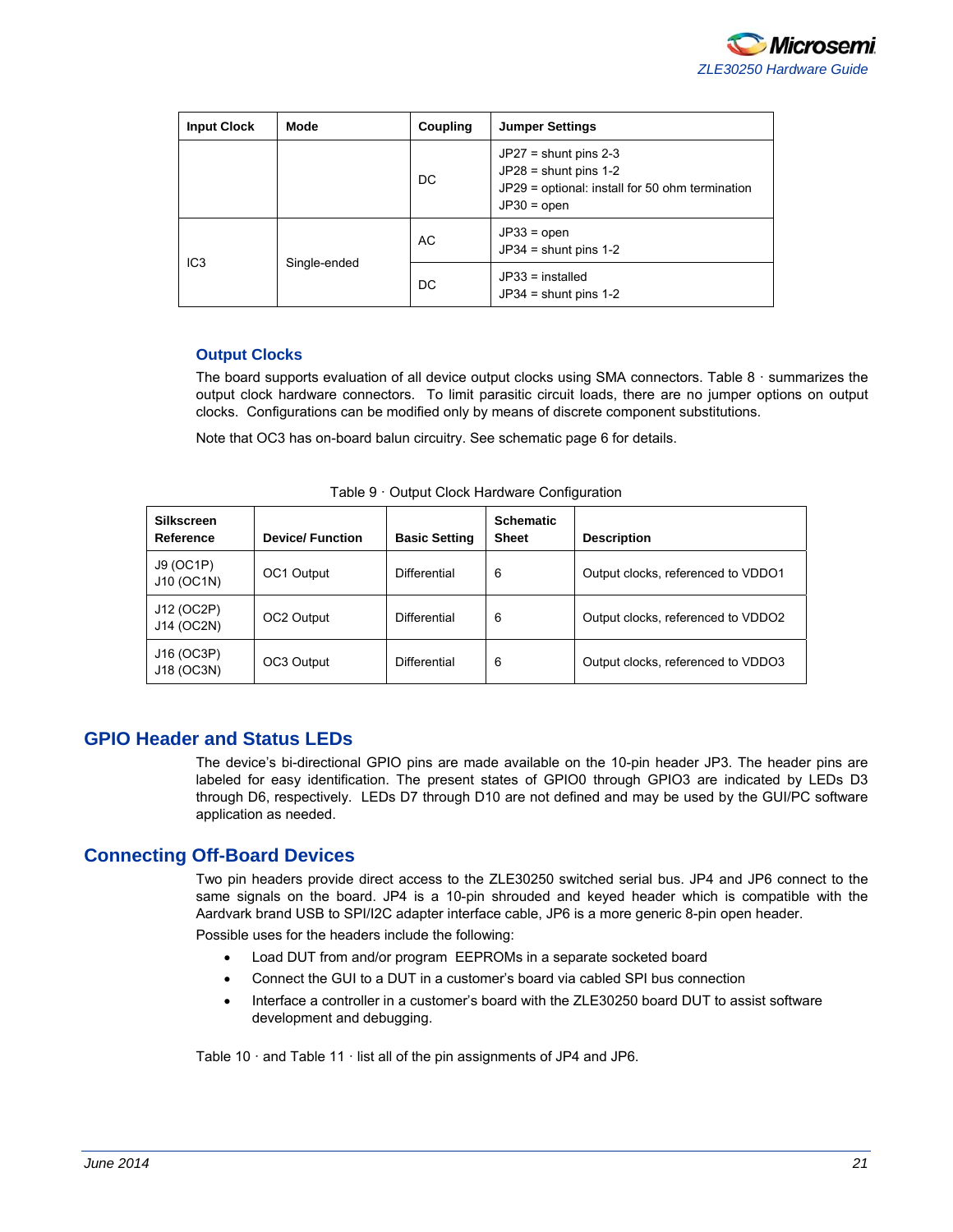

| Signal                                                                                                 | <b>Pin Number</b> | <b>Pin Number</b> | Signal      |
|--------------------------------------------------------------------------------------------------------|-------------------|-------------------|-------------|
| <b>SCL</b>                                                                                             |                   | 2                 | <b>GND</b>  |
| <b>SDA</b>                                                                                             | 3                 | 4                 | N.C.        |
| <b>MISO</b>                                                                                            | 5                 | 6                 | N.C.        |
| <b>SCLK</b>                                                                                            |                   | 8                 | <b>MOSI</b> |
| CSB                                                                                                    | 9                 | 10                | <b>GND</b>  |
| Notes: SCL and SDA pins require installation of resistors<br>R73 and R74 on board to connect on board. |                   |                   |             |

| Signal      | <b>Pin Number</b> | <b>Pin Number</b> | Signal     |
|-------------|-------------------|-------------------|------------|
| <b>CSN</b>  |                   | 2                 | <b>GND</b> |
| <b>MISO</b> | 3                 | 4                 | <b>GND</b> |
| <b>MOSI</b> | 5                 | 6                 | <b>GND</b> |
| <b>SCLK</b> |                   | 8                 | <b>GND</b> |

#### **Discrete Component Options for Input and output clocks**

This section identifies components on clock circuits that an advanced user would be most likely consider modifying. Settings are summarized in Table 12 · below.

| <b>Clock Net</b>  | <b>Components</b>                   | <b>Basic Setting</b> | <b>Schematic</b><br><b>Sheet</b> | <b>Description/ Alternate Values</b>                                                                                                                                       |
|-------------------|-------------------------------------|----------------------|----------------------------------|----------------------------------------------------------------------------------------------------------------------------------------------------------------------------|
| IC <sub>3</sub>   | R <sub>129</sub> , R <sub>130</sub> | Not installed        | 6                                | Install R130 with a 50 ohm resistor to terminate<br>a clock source with high drive<br>Install R129 and R130 with values to divide<br>down input clock with high amplitude. |
| OC <sub>1</sub> P | R <sub>112</sub>                    | CML mode, 0 ohms     | 6                                | CMOS mode: install a series termination resistor<br>if required<br>HCSL mode: install a series termination resistor<br>if required.                                        |
| OC <sub>1</sub> N | R <sub>114</sub>                    | CML mode, 0 ohms     | 6                                | CMOS mode: install a series termination resistor<br>if required<br>HCSL mode: install a series termination resistor<br>if required.                                        |
| OC <sub>2</sub> P | R <sub>117</sub>                    | CML mode, 0 ohms     | 6                                | CMOS mode: install a series termination resistor<br>if required<br>HCSL mode: install a series termination resistor<br>if required.                                        |

Table 12 · Discrete Component Options for Clocks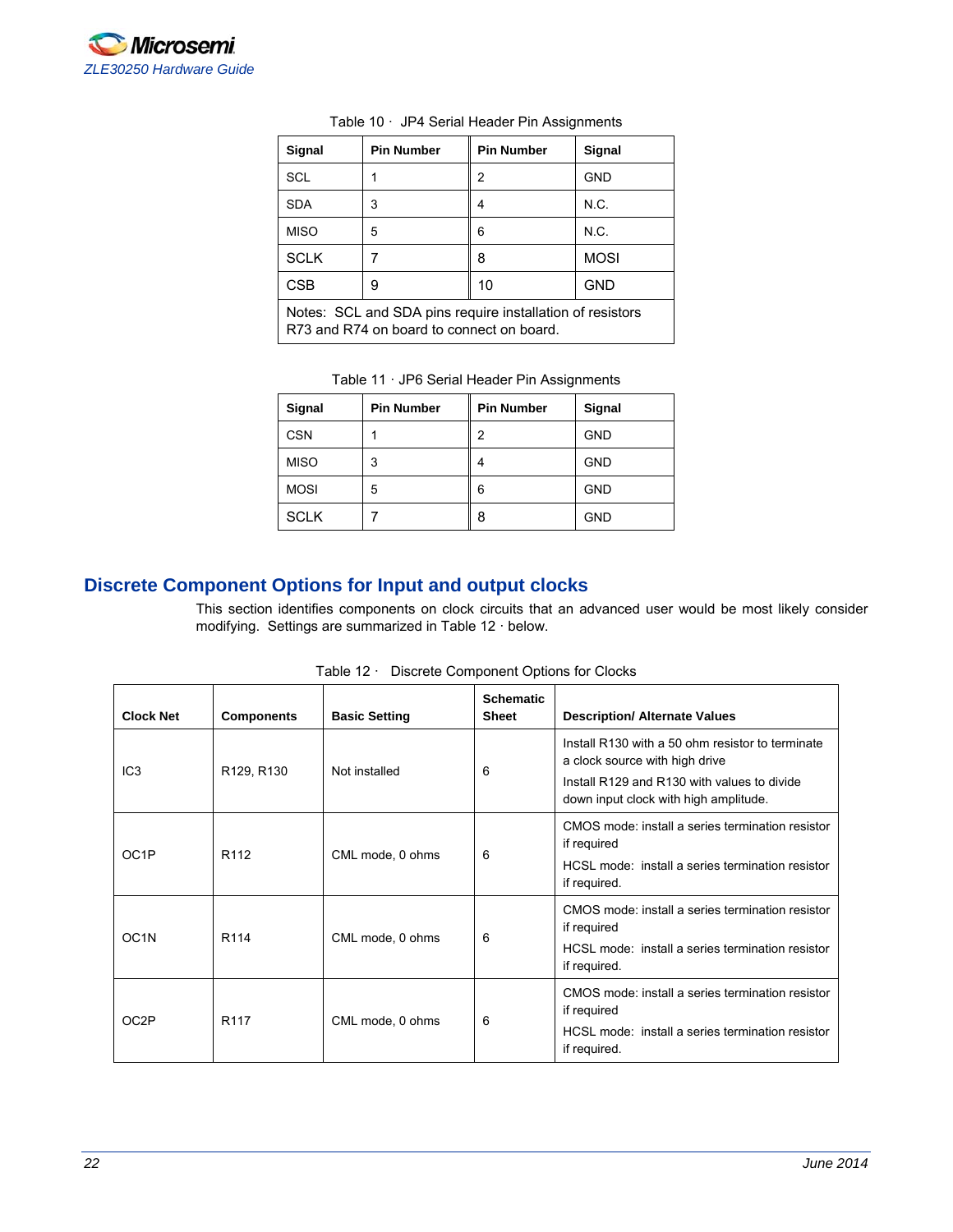

| <b>Clock Net</b>  | <b>Components</b>                                                           | <b>Basic Setting</b>                                                                                                    | <b>Schematic</b><br><b>Sheet</b> | <b>Description/ Alternate Values</b>                                               |
|-------------------|-----------------------------------------------------------------------------|-------------------------------------------------------------------------------------------------------------------------|----------------------------------|------------------------------------------------------------------------------------|
| OC <sub>2N</sub>  | R <sub>119</sub>                                                            | CML mode, 0 ohms                                                                                                        | 6                                | CMOS mode: install a series termination resistor<br>if required                    |
|                   |                                                                             |                                                                                                                         |                                  | HCSL mode: install a series termination resistor<br>if required.                   |
| OC3P              | R <sub>122</sub> , C <sub>99</sub> ,<br>C <sub>101</sub> , R <sub>123</sub> | CML mode, differential<br>to single ended with on-<br>board balun.<br>$R122=0$<br>C99=dni<br>C101=100nF<br>$R123=0$     | 6                                | CML, DC coupled: default + C99= 0 ohms +<br>C101=dni + R123=dni                    |
|                   |                                                                             |                                                                                                                         |                                  | $CMOS$ : default + C99=0 ohms + R122= 22<br>ohms + C101=dni + R123=dni             |
|                   |                                                                             |                                                                                                                         |                                  | HCSL: default + C99=0 ohms+ change R122<br>value if required + C101=dni + R123=dni |
|                   |                                                                             |                                                                                                                         |                                  | CML mode, AC coupled: default + R123=dni +<br>$C101 = dn + C99 = 100nF$            |
| OC <sub>3</sub> N | R <sub>125</sub> , C <sub>102</sub> ,<br>C <sub>104</sub>                   | CML mode, differential<br>to single ended with on-<br>board balun.<br>R <sub>125</sub> =0<br>C102=100nF<br>$C104 = dni$ | 6                                | CML, DC coupled: default + C104= 0 ohms +<br>$C102 = dni$                          |
|                   |                                                                             |                                                                                                                         |                                  | $CMOS:$ default + $C104=0$ ohms + R125= 22<br>$ohms + C102 = dni$                  |
|                   |                                                                             |                                                                                                                         |                                  | HCSL: default + C104=0 ohms+ change R125<br>value if required + C102=dni           |
|                   |                                                                             |                                                                                                                         |                                  | CML mode, AC coupled: default + C102=dni +<br>C104=100nF                           |

## Oscillator / Crystal Daughter Card

#### **Daughter Card Overview**

The ZLE30250 evaluation board provides an on-board, low-jitter oscillator which can be used as the reference clock for evaluating device features and output clock jitter performance. Applications requiring a more detailed evaluation with a specific reference source can take advantage of the ZLE30250 oscillator / crystal daughter card. This plug-in card provides an easy method to evaluate alternate oscillator and crystal options without the need to re-work the ZLE30250 evaluation board.

The schematic for the ZLE30250 oscillator / crystal daughter card is shown in Figure 10  $\cdot$ . The card contains two circuits, one circuit on each side of connector JP1. The left side circuit is the oscillator circuit. This circuit can be used to evaluate 7mm x 5mm and 3mm x 2.5 mm surface mount oscillators. The oscillator is powered through connector JP1 by a power supply located on the ZLE30250 evaluation board. This supply can be configured to a voltage of 3.3V or 1.8V using evaluation board jumper JP10. The right side circuit is the crystal resonator circuit. This circuit can be used to evaluate 3.2mm x 2.5mm and 2.5mm x 2mm surface mount crystal resonators.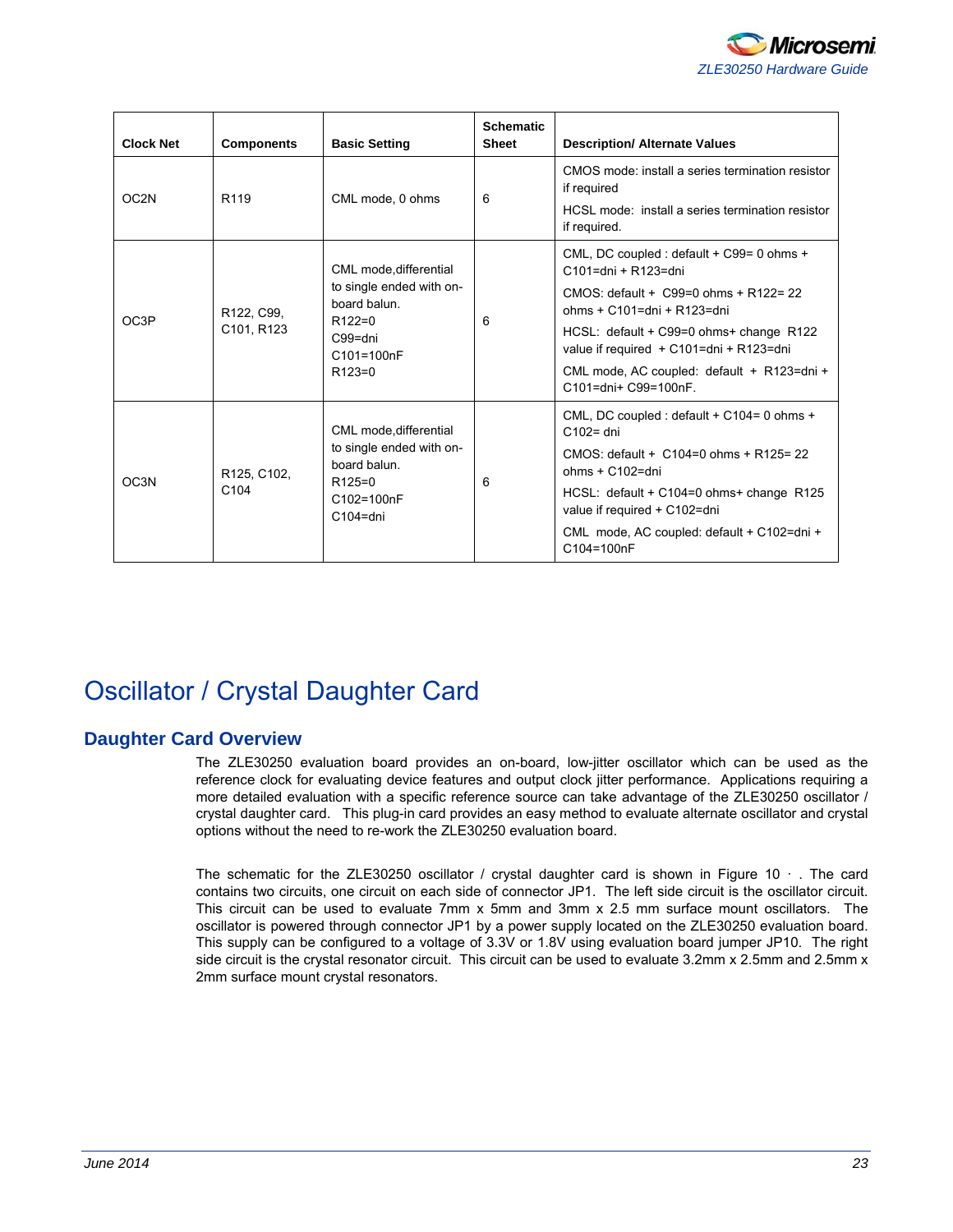



Figure 10 · ZLE30250 Oscillator / Crystal Daughter Card Schematic

The assembly drawing for the ZLE30250 oscillator / crystal daughter card is shown in Figure 11  $\cdot$ . The physical layout of the card layout is similar to the schematic with connector JP1 located in the center of the board, all oscillator circuit components located on the left side of JP1, and all crystal resonator circuit components located on the right side of JP1. When an XO or crystal daughter card assembly is built, only one of these two circuits is populated.



Figure 11 · ZLE30250 Oscillator / Crystal Daughter Assembly Drawing

#### **Oscillator Daughter Card Assembly**

The ZLE30250 oscillator / crystal daughter is provided with components JP1, C2, and R2 pre-installed. An oscillator daughter card assembly is built by installing two additional components. The first component is the oscillator to be evaluated which is installed at site Y1 or Y3 based on its package size. The second component is resistor R3 which is the series source termination resistor for the oscillator output clock signal. The value of R3 is chosen such the total impedance of the oscillator output driver and R3 is 50  $\Omega$ . An example of an oscillator daughter card assembly is shown in Figure  $14 \cdot$ . The installed components are indicated in red.



Figure 12 · ZLE30250 Oscillator / Crystal Daughter Assembly Drawing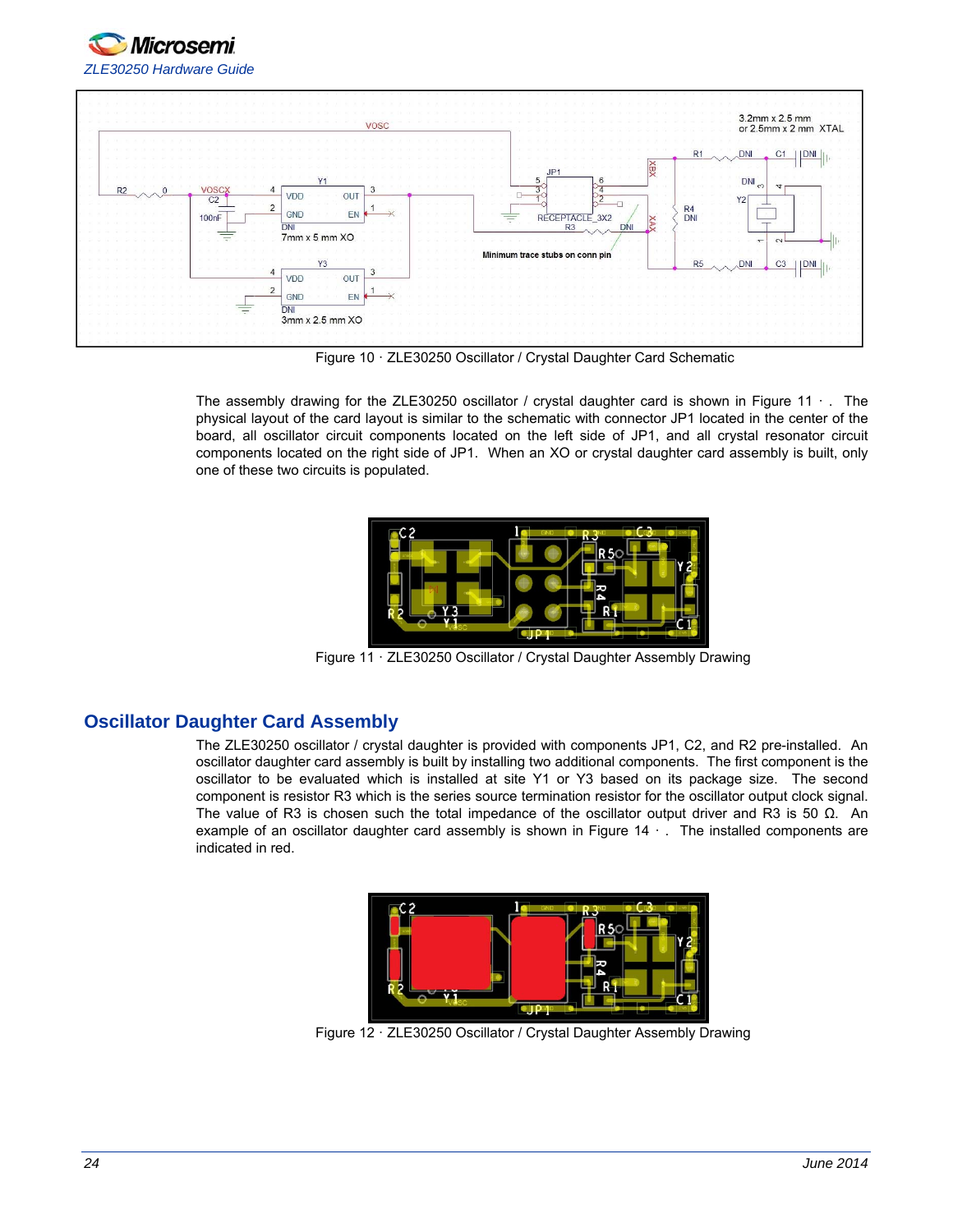

#### **Crystal Daughter Card Assembly**

The ZLE30250 oscillator / crystal daughter is provided with components JP1, C2, and R2 pre-installed. The crystal oscillator circuit does not use components C2 and R2. These components have no impact on the circuit performance and can remain installed. A crystal daughter card assembly is built by installing components C1, C3, R1, R4, R5, and Y2. Resistor R5 is a fixed value of 0 Ω. Crystal Y2 is chosen based on the specifications detailed in the ZL30151/ZL30169/ZL3025x data sheet. The remaining components are chosen based on the design guidelines detailed in application note ZLAN-494. Capacitance values of 1.51pf and 1.72pf should be used for ZLAN-494 trace capacitances  $C_{XAPCB}$  and  $C_{XBPCB}$  respectively. An example of a crystal resonator daughter card assembly is shown in Figure  $13 \cdot$ . The installed components are indicated in red.



Figure 13 · ZLE30250 Oscillator / Crystal Daughter Assembly Drawing

#### **Daughter Card Installation**

The ZLE30250 oscillator / crystal daughter card is installed on the ZLE30250 evaluation board 3x2 pin header JP22 located on the bottom side of the board. Prior to installation, the jumper installed on JP22 pins 3-4 must be removed. The remaining ZLE30250 evaluation board configuration for using the daughter card is:

- JP10 = Installed for 3.3V supply oscillator or crystal; Not installed for 1.8V supply oscillator
- JP21 = Not installed
- JP22 = ZLE30250 oscillator / crystal daughter card
- JP25 = Not installed

An example of a ZLE30250 oscillator / crystal daughter card installed on header JP22 is shown in Figure 14 · . When the daughter card is not installed, a jumper must be installed on JP22 pins 3-4.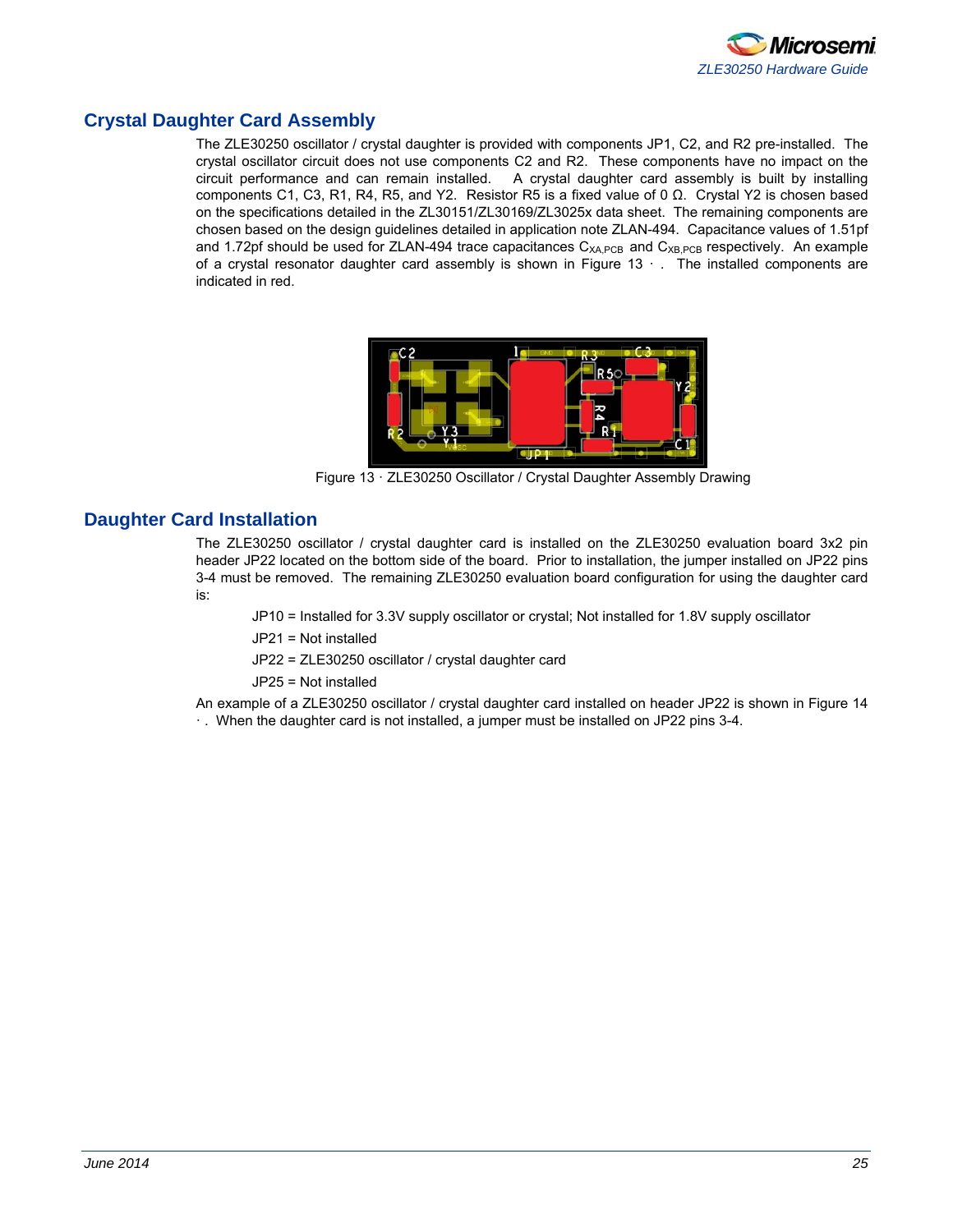



Figure 14 · ZLE30250 Oscillator / Crystal Daughter installed on header JP22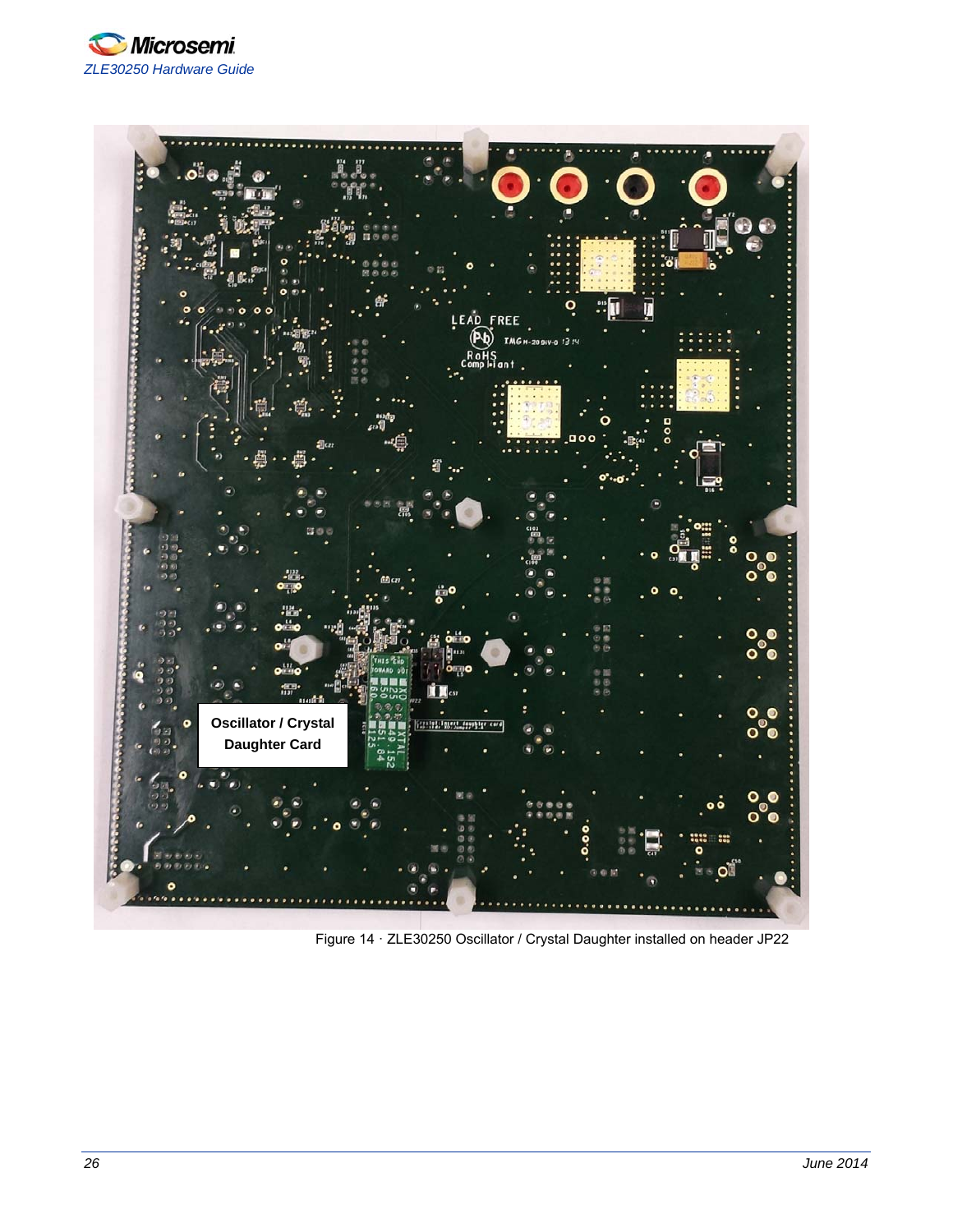

## Document Revision History

November 2013, First Version April 2014, Rev B PCB Update May 2014, Update for change to OC3P/N default June 2014, Update configuration images and tables, back page corporate template, add xtal board section